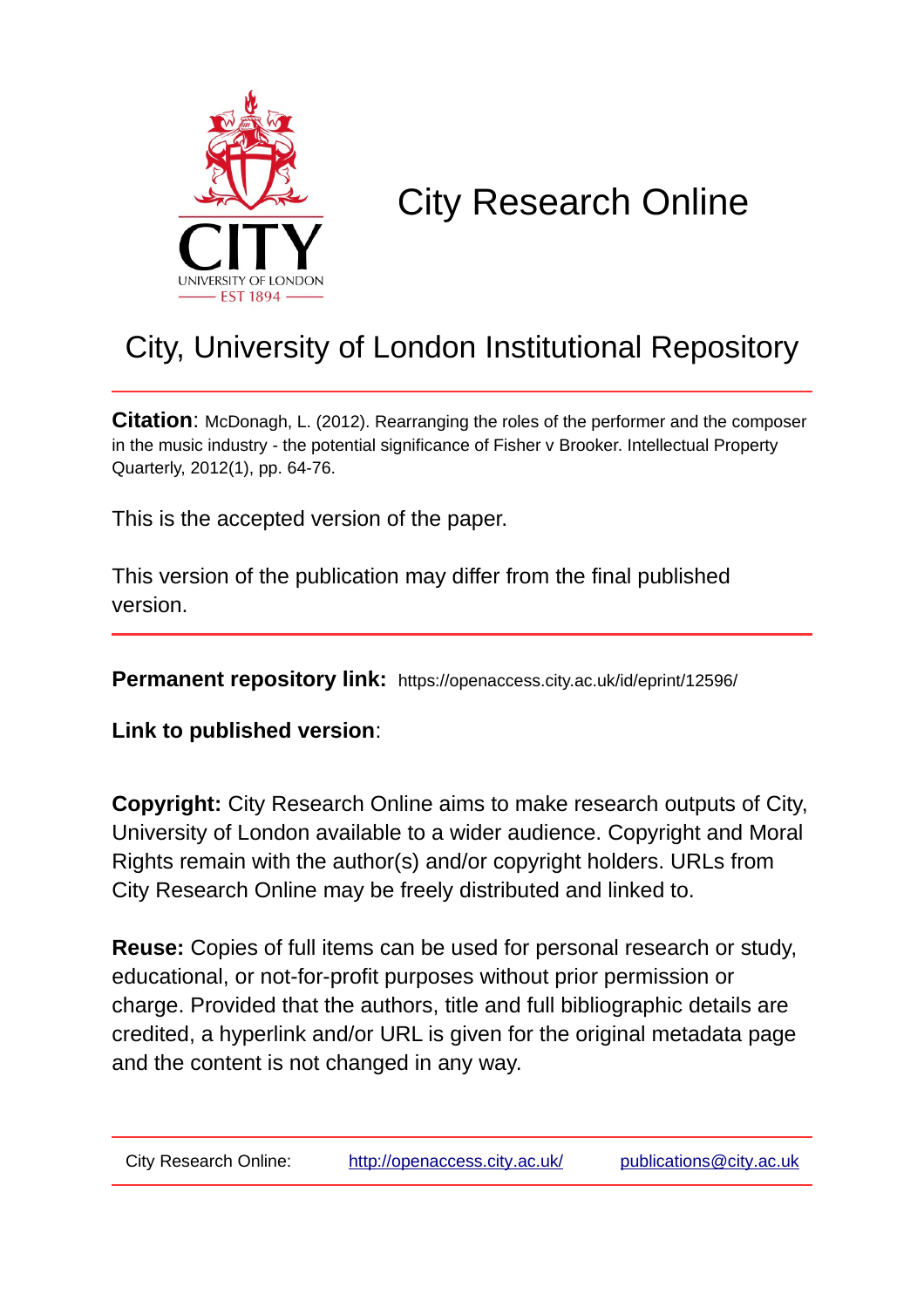**(First published in** *Intellectual Property Quarterly* **1 (2012), 64-76.) 1**

**Rearranging the Roles of the Performer and the Composer in the Music Industry – the Potential Significance of Fisher v Brooker**

### **Introduction**

**.** 

The composer has historically been at the top of the tree in the music industry; most royalties due to artists flow back to composers/songwriters rather than performers. Over the last few decades, the enactment of stronger performers" rights has sought to redress this historical imbalance by providing performers with, amongst a number of economic and moral rights, the right to receive equitable remuneration for the exploitation and use of their performances. However, this article explores the fact that there may be cases where performers may be 'authors' for the purpose of copyright, as opposed to performers' rights. Some original works of joint authorship – musical arrangements – may not have been traditionally recognised as such within the music industry. For instance, with regard to the making of arrangements by a group of musicians, it appears from recent UK case law that as long as a performing musician makes an original contribution to the creation of an arrangement, he or she will be a joint author of the resulting work. As a result of this, the performing musician is deserving of a share of copyright in that arrangement, and by analogy, a share of licensing revenue from the exploitation of the arrangement. However, this conclusion appears to be slightly at odds with historical practices within the music industry. Furthermore, this raises further a question concerning whether it ought to be the case that performers are potentially seen as joint authors in return for their creative contributions.

<sup>&</sup>lt;sup>1</sup> Luke McDonagh, LSE Fellow, London School of Economics - l.t.mcdonagh@lse.ac.uk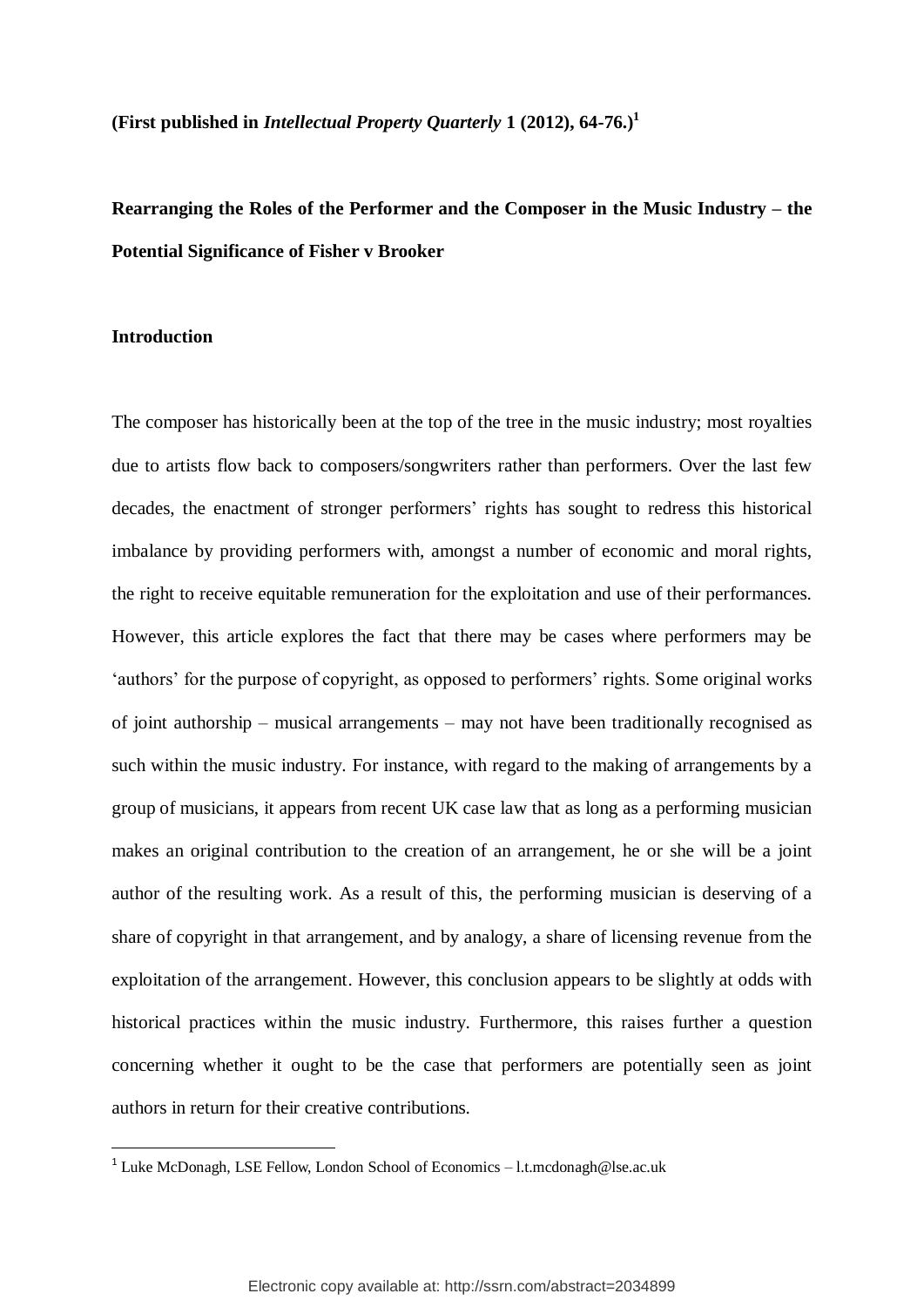In order to assess these issues in detail, this article first outlines the concept of the musical work under the CDPA, including analysis of the distinction between the composition and the arrangement. The article also discusses the historical hierarchy of musicians in the music industry, exploring the reasons why the composer of the work has traditional received more royalties than the performer of the work. An assessment of the originality of compositions and arrangements is also detailed over the course of this article. Furthermore, in order to properly assess the issues, the important UK cases in this area are examined, with a particular focus on the case of *Fisher v Brooker,* a case which clarifies to some degree the law on the making of musical arrangements, and which also deals with the complex licensing issues that can arise from finding that a band member is in fact a joint author of a recorded arrangement.

Ultimately, this article argues that the law on authorship and joint authorship in this area is clear - any musician who adds sufficient creative originality to a musical work during the performance and recording process is a joint author of the resulting arrangement. However, although the law is clear, the traditional practices of the music industry may not take account of this. For this reason, it is important that musicians in groups place their legal relationship to each other, and the works they create, in writing before they begin the artistic process.

### **Assessing the Nature of the Musical Work under the CDPA – Compositions and Arrangements**

This article primarily focuses on copyright law issues in relation to musical works and the authorship and ownership of these works. Within the music industry, the copyright in the original musical work, which is sometimes referred to as copyright in the musical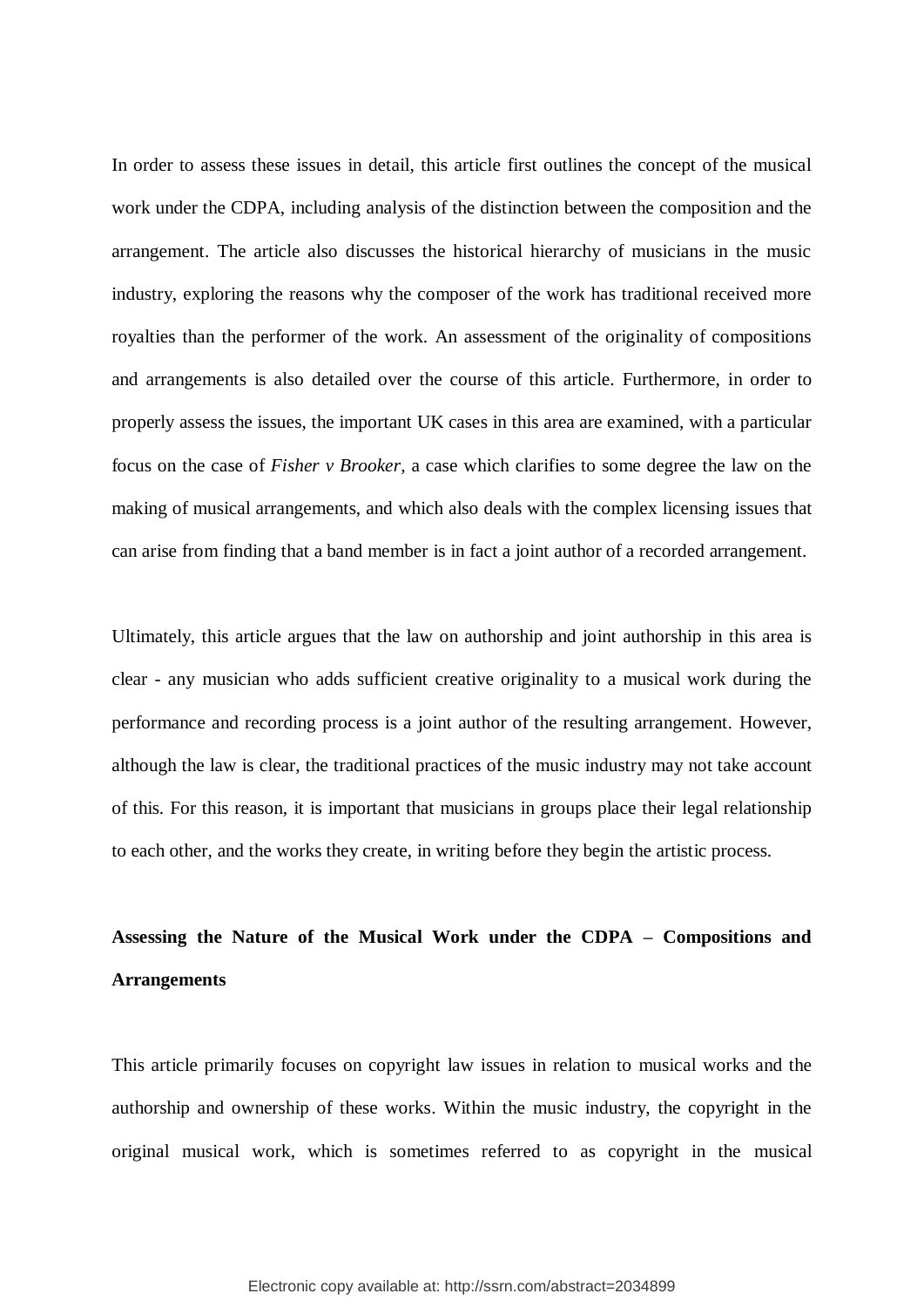"composition", is often a highly valuable copyright.<sup>2</sup> However, with respect to musical works, the copyright in the composition is not the only potentially significant copyright; in addition to the copyright in the original musical composition there may also be copyright in a subsequent original "arrangement" of that composition. Before the issues of authorship, ownership and licensing can be examined in this article, it is first necessary to undertake an analysis of the distinction between these two different types of musical work. Moreover, before the distinction between these two distinct musical works can be properly assessed, it is necessary to discuss the definition of "musical work" under UK law.

It is generally acknowledged that what amounts to a piece of "music" is undoubtedly difficult, and perhaps impossible, to define.<sup>3</sup> Regarding the definition of 'music' for the purposes of copyright law, it has been stated that a 'reasonably liberal interpretation is called for'.<sup>4</sup> In line with this, Rahmatian has remarked that it is 'wise' that the legislature did not attempt to define 'music' when enacting the CDPA.<sup>5</sup> As detailed below, it is clear that the UK courts take a broad interpretation of what amounts to "music" and what is encompassed by the 'musical work'.

<sup>&</sup>lt;sup>2</sup> See discussion of this copyright at 'PRS for Music', one of the major copyright collecting societies; accessible a[t http://www.prsformusic.com/aboutus/pages/default.aspx](http://www.prsformusic.com/aboutus/pages/default.aspx)

 $3$  C. L. Saw, 'Protecting the sound of silence in 4`33`` - a timely revisit of basic principles in copyright law,' *European Intellectual Property Review* 27(12) (2005), 467, 469.

<sup>&</sup>lt;sup>4</sup> Laddie also remarked that an original musical work is usually 'a combination of sounds appreciated by the ear for reasons other than linguistic content". H. Laddie, P. Prescott and M. Vitoria, *The Modern Law of Copyright and Designs* (3rd ed.), (London: Butterworths, 2000), 79.

<sup>5</sup> A. Rahmatian, "Music and Creativity as Perceived by Copyright Law," *Intellectual Property Quarterly* 3 (2005), 267, 268.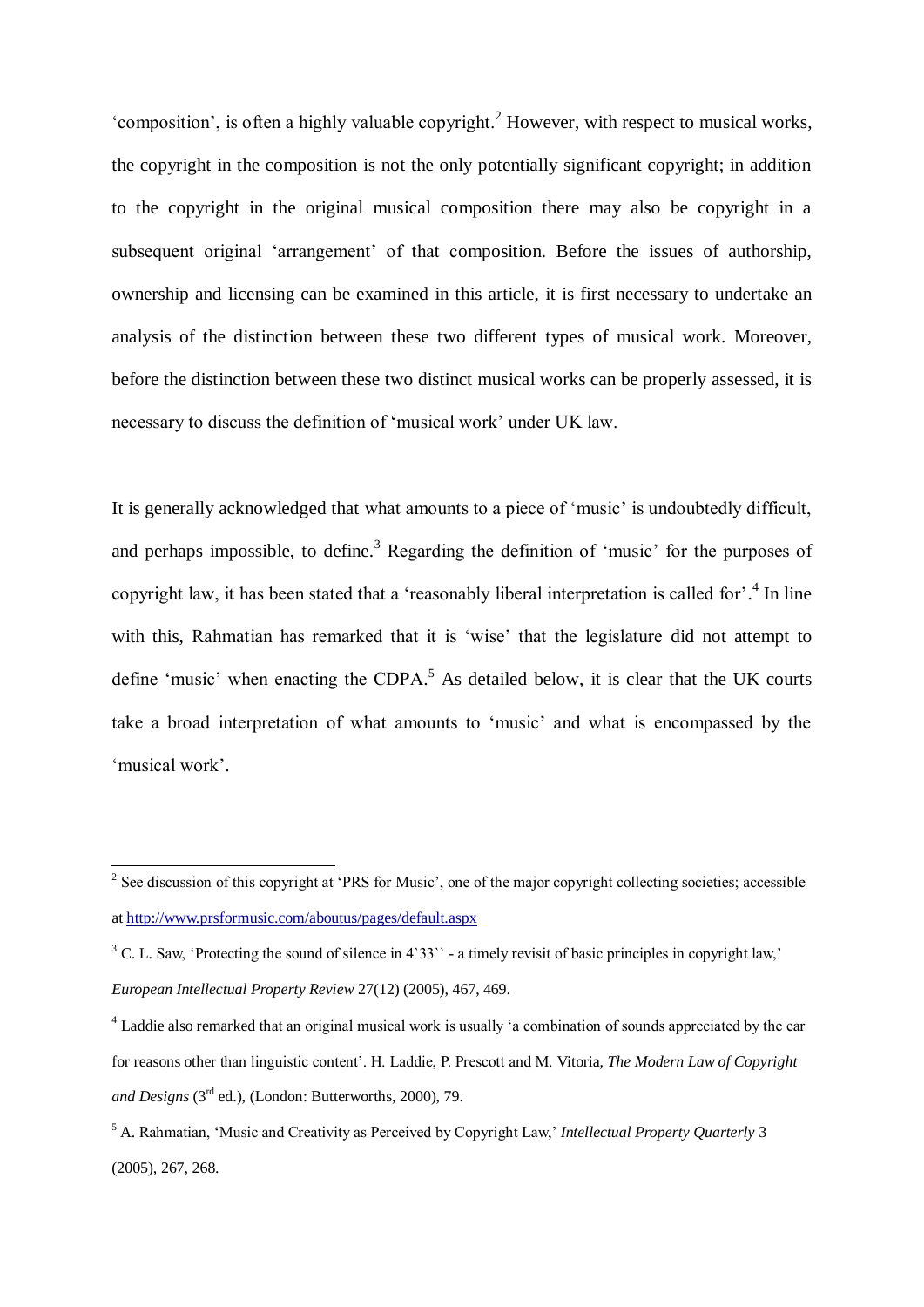The Court of Appeal decision in *Sawkins v Hyperion*<sup>6</sup> is the most recent, authoritative decision on the nature of the musical work under the CDPA. In *Sawkins*, the claimant successfully argued that he owned the copyright in performing editions that he had prepared of public domain works originally composed by Michel-Richard Lalande. In this case, Mummery L.J. stated that 'the essence of music is combining sounds for listening to'.<sup>7</sup> Mummery L.J. also remarked:

"Music is not the same as mere noise. The sound of music is intended to produce effects of some kind on the listener's emotions and intellect. The sounds may be produced by an organised performance on instruments played from a musical score, though that is not essential for the existence of the music or of copyright in it... There is no reason why, for example, a recording of a person's spontaneous singing, whistling or humming or improvisations of sounds by a group of people with or without musical instruments should not be regarded as "music" for copyright purposes."<sup>8</sup>

It is clear that this notion of music is broad<sup>9</sup>; it is not limited to harmony or melody. Mummery L.J. further stated that it would be incorrect to "single out the notes as uniquely

 6 *Sawkins v Hyperion Records Ltd* [2005] EWCA Civ 565; [2005] 1 W.L.R. 3281.

<sup>7</sup> *Sawkins v Hyperion Records Ltd* [2005] 1 W.L.R. 3281, para. 53.

<sup>8</sup> *Sawkins v Hyperion Records Ltd* [2005] 1 W.L.R. 3281, para. 53.

<sup>9</sup> L. Bently, "Authorship of Popular Music under Copyright Law" *Information, Communication and Society* 

<sup>12(2) (2009), 179, 184.</sup> S. Ricketson and J. Ginsburg, *International Copyright and Neighbouring Rights- The Berne Convention and Beyond* (2<sup>nd</sup> ed.), (Oxford, Oxford University Press, 2006), 426 and J. Pila, 'Copyright and its Categories of Original Works," *Oxford Journal of Legal Studies* 30(2) (2010), 229, 236-242. For further discussion of this point see A. Barron, "Copyright Law"s Musical Work," *Social and Legal Studies* 15(1) (2006), 101, 105-106 and 123-4.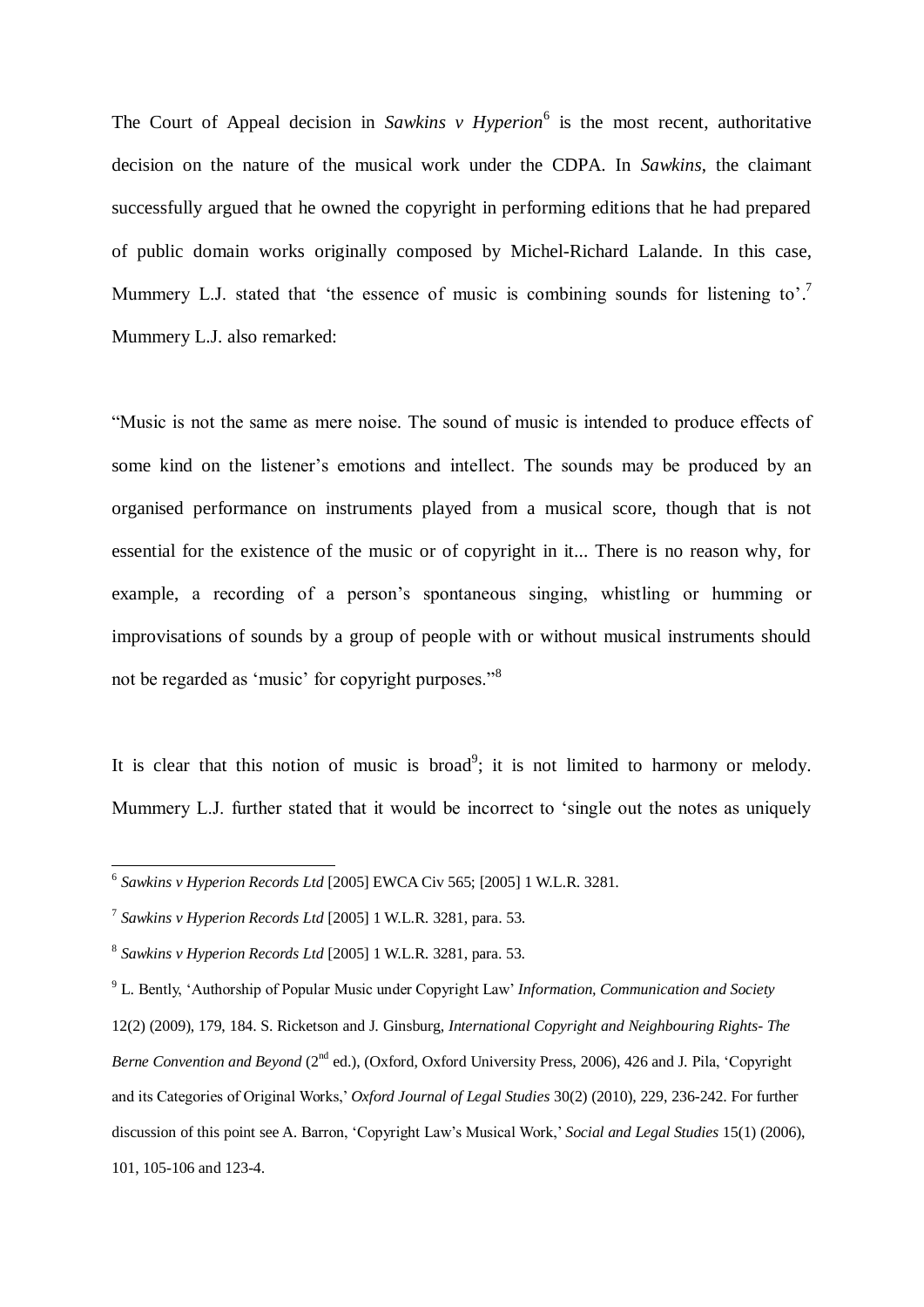significant for copyright purposes and to proceed to deny copyright to the other elements that make some contribution to the sound of the music when performed, such as performing indications, tempo and performance practice indicators'.<sup>10</sup> Therefore, it is clear that the 'musical work' under the CDPA can encompass not only notes of music, but also other elements of musical practice and performance. Nonetheless, in *Coffey v Warner<sup>11</sup>*, it was held that a musical work cannot exist where it consists of mere "extractions" from another work. Thus, to exist as a musical work in itself<sup>12</sup>, a smaller work must be separable from a larger work.

### **Originality of Musical Works - Compositions**

Under the CDPA, in addition to the requirement of fixation<sup>13</sup>, the requirement of originality is must be satisfied before a musical work is protected under copyright law.<sup>14</sup> A composition

<sup>10</sup> *Sawkins v Hyperion Records Ltd* [2005] 1 W.L.R. 3281, para. 56.

<sup>11</sup> *Coffey v Warner/Chappell Music* [2005] FSR (34) 747.

1

 $12$  A song lyric is protected separately from an accompanying musical work. CDPA s 3(1) states that a literary work "means any work, other than a dramatic or musical work, which is written, spoken or sung". In addition, it has been noted that even though the human voice is an instrument, sung lyrics are not part of the musical work. *Peter Hayes v Phonogram Ltd* [2003] ECDR 110, see views of Blackburne J.

<sup>13</sup> CDPA s 3(2). Fixation is a basic requirement for copyright protection in the UK. See *Merchandising Corporation of America Inc v Harpbond Inc* [1983] FSR 32. The musical work must be fixed in a tangible form for copyright to subsist; until a melody is recorded or written down, it will not have copyright protection . Nonetheless, it has been held that a "musical work" can exist before it is "fixed" , as noted by Park J. in *Hadley v Kemp* [1999] E.M.L.R. 589. As Mummery L.J.. stated in in *Sawkins v Hyperion Records Ltd* [2005] EWCA Civ 565, at para. 53, it is necessary that music be "distinguished from the fact and the form of its fixation as a record of a musical composition... fixation in the written score or on a record is not itself the music in which copyright subsists'.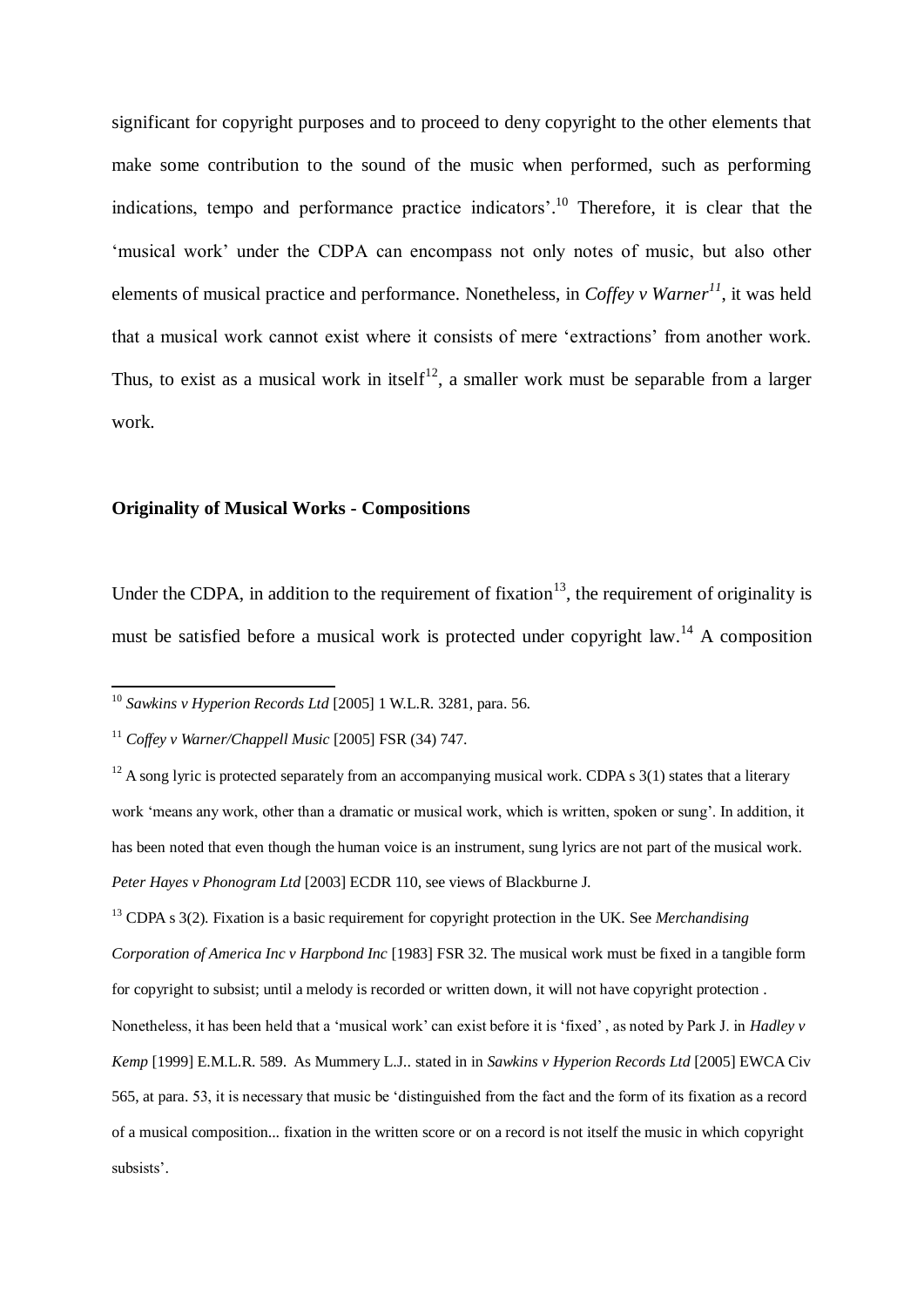will only be protected as a musical work to the extent that it is sufficiently original. As discussed below, following the *Infopaq*<sup>15</sup> judgment of the European Court of Justice, it has been argued that the originality standard has now been effectively harmonised in the EU, which has potential significance for copyright in the UK.<sup>16</sup> On the other hand, even if this is the case, the traditional UK view of originality, as based upon "origination" and "skill, judgment and labour' may still be of relevance. With respect to the traditional view, Peterson J. stated in *University of London Press v University Tutorial Press*<sup>17</sup>:

*"The originality which is required relates to the expression of thought. But the Act does not require that the expression be in an original or novel form, but that the work must not be copied from another work – that it should originate from the author". 18*

It appears from Peterson J.'s remarks that the traditional view of 'originality' in UK copyright law is broadly defined.<sup>19</sup> In line with this, it has been noted that it is not necessary

-

 $14$  CDPA s 1(1)(a).

<sup>&</sup>lt;sup>15</sup> *Infopaq International A/S v Danske Dagblades Forening (C-5/08)* [2009] ECDR 16.

<sup>&</sup>lt;sup>16</sup> E. Declave, 'Wonderful or Worrisome? The Impact of the ECJ Ruling in Infopaq on UK Copyright Law,' *European Intellectual Property Review* 5 (2010), 247. C. Handig, "Infopaq International A/S v Danske Dagblades Forening (C-5/08): is the term "work" of the CDPA 1988 in line with the European Directives?" *European Intellectual Property Review* 32(2) (2010), 53.

<sup>17</sup> *University of London Press Ltd v University Tutorial Press Ltd* [1916] 2 Ch 601.

<sup>18</sup> *University of London Press Ltd v University Tutorial Press Ltd* [1916] 2 Ch 601, at 608-609. This case was cited in *Ladbroke (Football) Ltd v William Hill (Football) Ltd* [1964] 1 WLR 273 by Reid J. at 277.

<sup>&</sup>lt;sup>19</sup> With respect to Peterson J.'s remark on the notion of 'expression of thought', the idea/expression dichotomy was discussed in the case of *LB (Plastics Ltd v Swish Products Ltd* [1979] RPC 551 at 619, 633, where it was noted that it is original skill in expression, rather than thought, that is protected by copyright. However, there is no mention of "idea/expression" dichotomy in the CDPA. For further discussion see H. Laddie, P. Prescott and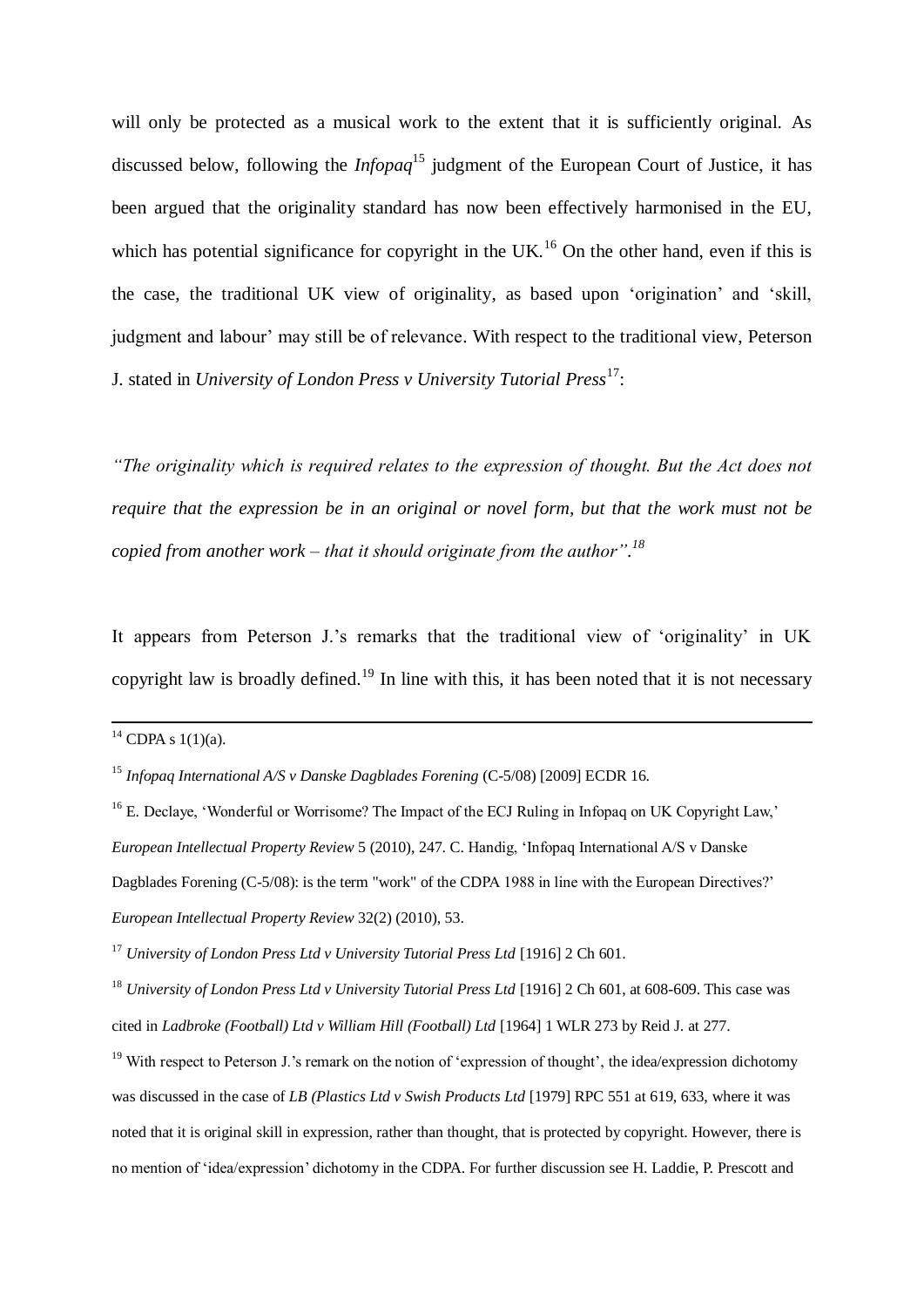that work be 'unprecedented'.<sup>20</sup> Indeed, the threshold for originality has traditionally not been high.<sup>21</sup> In *Ladbroke v William Hill*<sup>22</sup>, Lord Reid noted that 'skill, judgment and labour' on the part of the author are the necessary requirements for establishing originality.<sup>23</sup>

At this point, it must be stated that the ECJ judgment in  $Infopaq^{24}$  appears to point towards using the notion of "intellectual creation" as a standard of originality for all copyright works within the EU. Previous to this case, this standard was mainly of significance in the UK as the standard for computer programs/databases following the coming into effect of the EU Information Society Directive.<sup>25</sup> However, this standard of 'intellectual creation' is now potentially of great importance in relation to originality of musical works under copyright in

M. Vitoria, *The Modern Law of Copyright and Designs* (3rd ed.), (London: Butterworths, 2000), 98 and W. Cornish, D. Llewelyn and T. Aplin, *Intellectual Property: Patents, Copyright, Trade Marks and Allied Rights*   $(7<sup>th</sup>$  ed.), (London, Sweet and Maxwell, 2010), 448.

<sup>20</sup> H. Laddie, P. Prescott and M. Vitoria, *The Modern Law of Copyright and Designs* (3<sup>rd</sup> ed.), (London: Butterworths, 2000), 84.

<sup>21</sup> *Redwood Music Ltd v Chappell & Co Ltd* [1982] RPC 109 (QBD). See also *Sawkins v Hyperion Records Ltd*  [2005] 1 W.L.R. 3281.

<sup>22</sup> *Ladbroke (Football) Ltd v William Hill (Football) Ltd* [1964] 1 WLR 273.

**.** 

<sup>23</sup> *Ladbroke (Football) Ltd v William Hill (Football) Ltd* [1964] 1 WLR 273, 278. This principle of copyright protection, as founded upon the skill and labour of the author in creating the work, was further reflected in the court"s decision in *Designers Guild Limited v Russell Williams (Textiles) Limited* [2001] FSR 113. However, not every case that features "skill and labour" has resulted in a copyright work. See also *Exxon Corporation v Exxon Insurance Consultants* [1982] RPC 69, where it was held that despite skill and labour expounded, one word could not amount to a literary work.

<sup>24</sup> *Infopag International A/S v Danske Dagblades Forening (C-5/08)* [2009] ECDR 16.

<sup>25</sup> Directive 2001/29/EC of the European Parliament and of the Council of 22 May 2001 on the harmonisation of certain aspects of copyright and related rights in the information society, Official Journal L 167, 22/06/2001; accessible a[t http://eur-lex.europa.eu/LexUriServ/LexUriServ.do?uri=CELEX:32001L0029:EN:HTML](http://eur-lex.europa.eu/LexUriServ/LexUriServ.do?uri=CELEX:32001L0029:EN:HTML)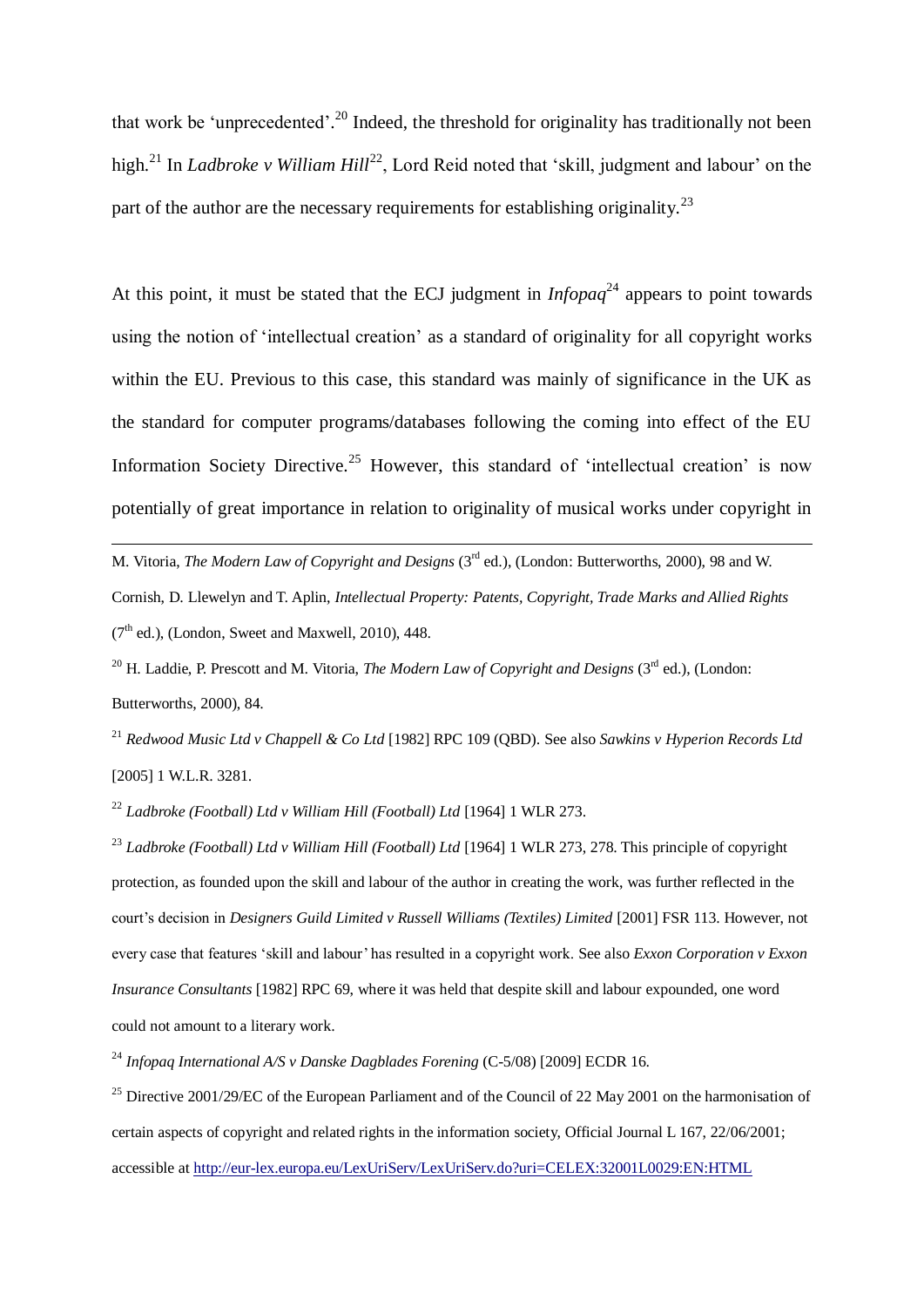the UK. To some commentators this presents a challenge to the standard of originality as it is applied in the national courts of the EU, including the courts of the UK.<sup>26</sup> In this view, the traditional *Ladbroke* requirements of "skill, judgment and labour" have seemingly been replaced with a requirement based on the notion of "intellectual creation". Indeed, Handig has argued that the harmonised *Infopaq* standard is probably higher than the previous UK standard under the CDPA.<sup>27</sup>

Furthermore, in the recent case of *Newspaper Licensing Agency v Meltwater<sup>28</sup>* the Court of Appeal upheld the ruling of Proudman J. in the High Court that the *Infopaq* test of intellectual creation was the test for originality in the UK. However, the Court of Appeal argued that this was not a change to the classic idea of originality under UK law, as expressed in the case of *University of London Press v University Tutorial Press*<sup>29</sup>, as being based on the idea of the work "originating" with the author. In other words, the Court of Appeal was of the opinion that *Infopaq* did not change the standard of originality under UK copyright with regard to issues of requisite merit or novelty. $30$ 

-

 $^{26}$  E. Declaye, 'Wonderful or Worrisome? The Impact of the ECJ Ruling in Infopaq on UK Copyright Law,' *European Intellectual Property Review* 5 (2010), 247, 248. C. Handig, "Infopaq International A/S v Danske Dagblades Forening (C-5/08): is the term "work" of the CDPA 1988 in line with the European Directives?" *European Intellectual Property Review* 32(2) (2010), 53, 56.

<sup>&</sup>lt;sup>27</sup> C. Handig, 'Infopaq International A/S v Danske Dagblades Forening (C-5/08): is the term "work" of the CDPA 1988 in line with the European Directives?" *European Intellectual Property Review* 32(2) (2010), 53, 56. <sup>28</sup> *Newspaper Licensing Agency v Meltwater* [2011] EWCA Civ 890; see also High Court of *Newspaper Licensing Agency v Meltwater* [2010] EWHC 3099 (Ch).

<sup>29</sup> *University of London Press Ltd v University Tutorial Press Ltd* [1916] 2 Ch 601.

 $30$  It is interesting to note, however, made no reference to 'skill, judgment and labour', despite the fact that *Ladbroke* was cited in the judgment. *Newspaper Licensing Agency v Meltwater* [2011] EWCA Civ 890 para. 19.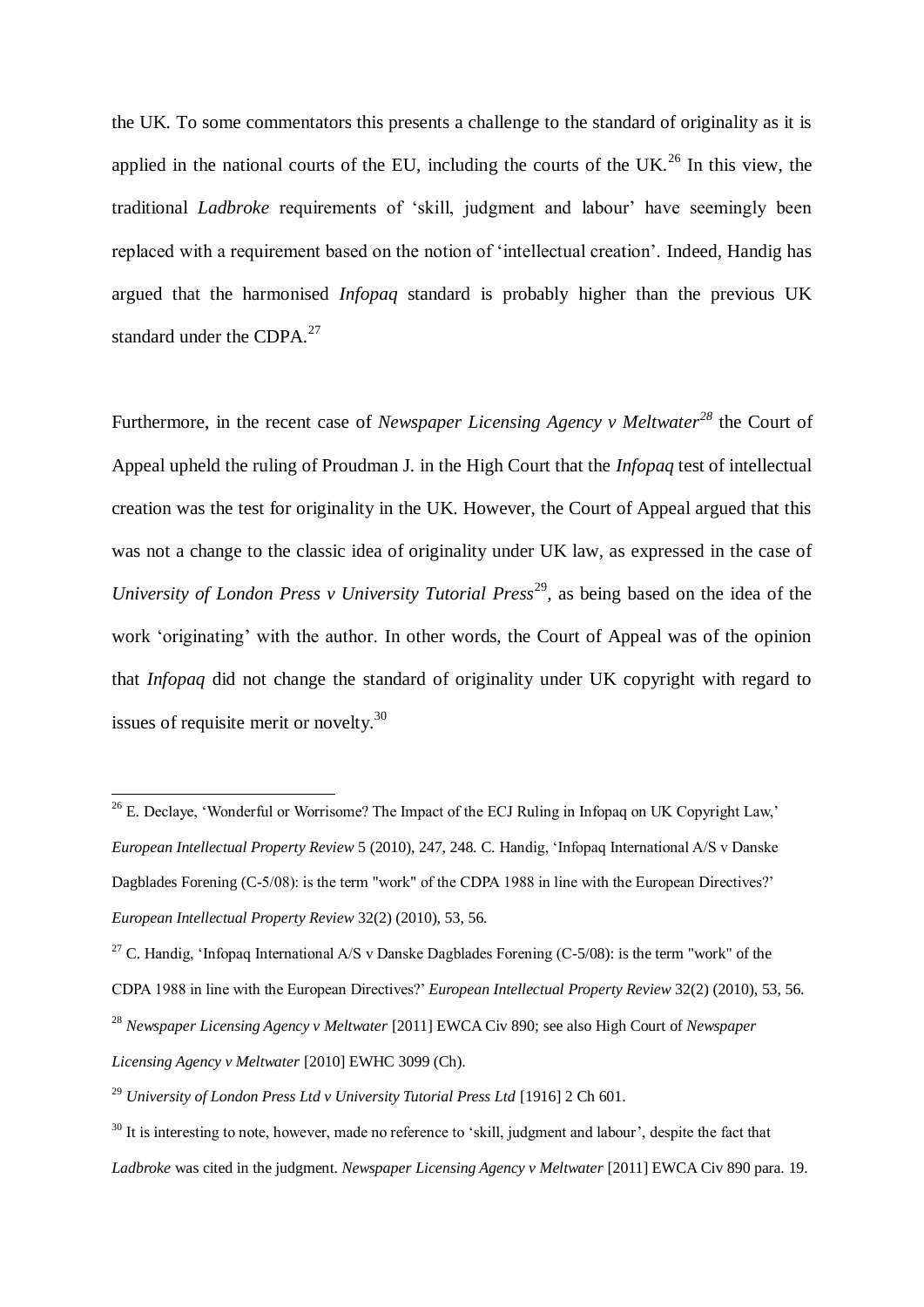Nonetheless, even if the standard of originality had been changed by *Infopaq*, this may have had little relevance to the originality standard with respect to musical works. On this point Derclaye has remarked that the standard of intellectual creation merely illustrates that 'creativity is the criterion of originality'.<sup>31</sup> Therefore, with respect to the originality of musical works even if the originality standard had been altered by *Infopaq*, the classic understanding of originality, as discussed in *Sawkins <sup>32</sup>*, would arguably still be highly relevant since, as Declaye has stated, it is arguable that most, if not all, "musical works" can be described as 'creative' to some extent.<sup>33</sup>

### **Originality of Musical Works - Arrangements**

-

As noted above, analysis of the distinction between the 'composition' and the 'arrangement' is of vital importance to this article. In line with this, it is clear that under the CDPA a separate copyright can exist in an "arrangement" of a composition as long as the arrangement

 $31$  E. Declaye, 'Wonderful or Worrisome? The Impact of the ECJ Ruling in Infopaq on UK Copyright Law,' *European Intellectual Property Review* 5 (2010), 247, 248.

<sup>32</sup> *Sawkins v Hyperion Records Ltd* [2005] 1 W.L.R. 328 at para. 28-36. For an assessment of this aspect of the case see A. Rahmatian, "The Concepts of 'Musical Work' and 'Originality' in UK Copyright Law - Sawkins v. Hyperion as a Test Case," *International Review of Intellectual Property and Competition Law* 40 (5), 560. <sup>33</sup> E. Declave, 'Wonderful or Worrisome? The Impact of the ECJ Ruling in Infopaq on UK Copyright Law,' *European Intellectual Property Review* 5 (2010), 247, 249. Furthermore, if one takes the "intentional view" advocated by J. Pila, "An Intentional View of the Copyright Work," *Modern Law Review* 71 (2008), 535, then if one intends to create a musical work and it accords with the broad Sawkins definition, then this arguably shows sufficient intellectual creativity to satisfy the Infopaq standard with respect to musical works. It is arguable that Dr. Sawkins did intend to create a musical work in the form of a performing edition that could be played by modern performers. In addition, the process of editing and filling in the gaps in the musical score was arguably an example of "intellectual creativity".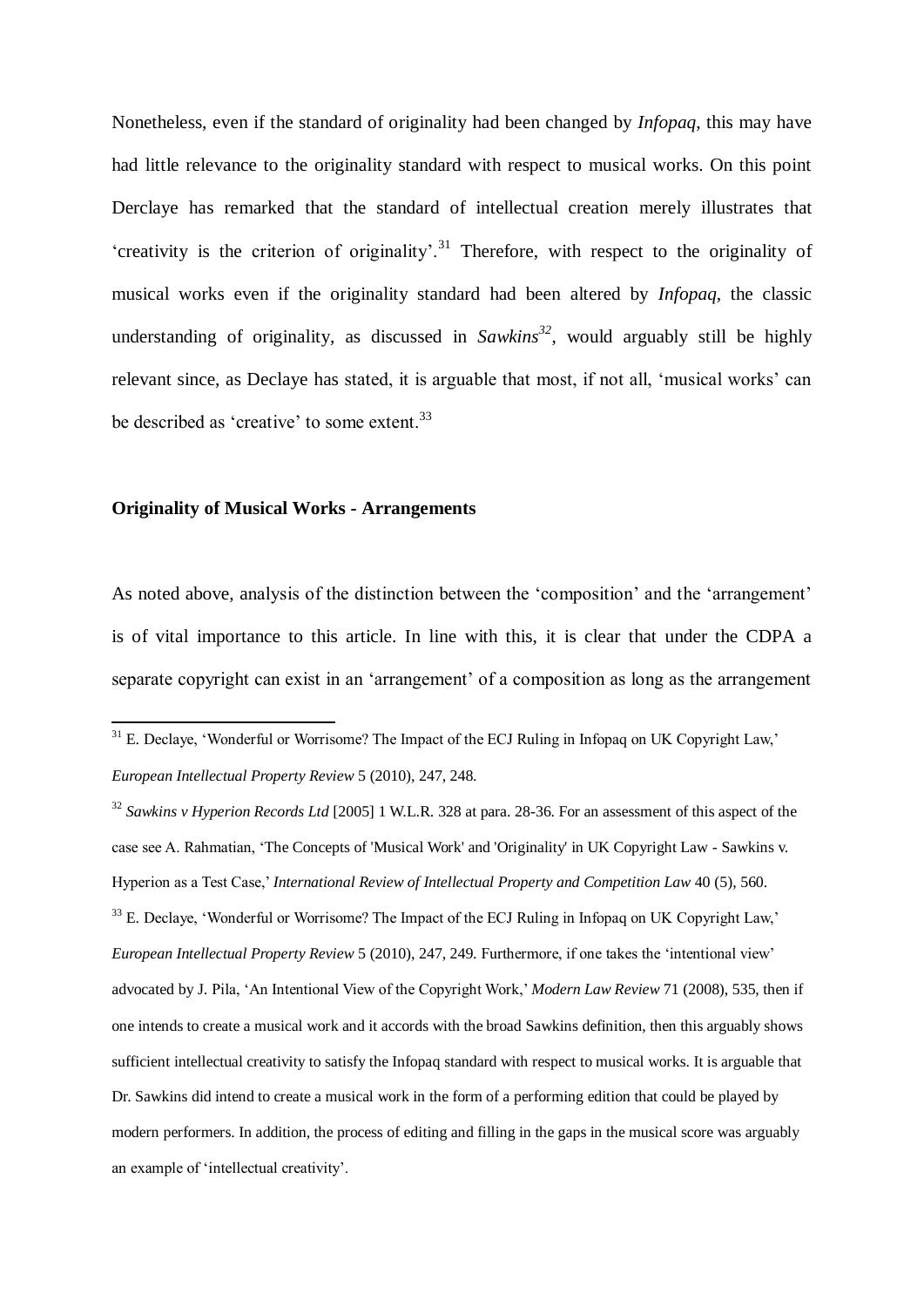is sufficiently original<sup>34</sup> and the requisite originality comes from the arranger.<sup>35</sup> The owner of the original copyright in the composition is not the owner of the new arrangement copyright, which vests in the arranger.<sup>36</sup> The arranger has the same ownership rights under copyright over his or her arrangement as the composer has in relation to his or her composition, with the caveat that the arrangement would require a license for the use of the underlying composition. It is clear, therefore, that potentially copyright can recognise rights in multiple arrangements of the same composition.<sup>37</sup>

With respect to originality, it can be said that the same low threshold of 'originality' is sufficient in relation to answering the question of whether an adaptation of a work results in a

<sup>34</sup> *Austin v Columbia* [1917-1923] Mac. CC 398. See also *Robertson v Lewis* [1976] RPC 169. Further see *Lover v Davidson* (1856) 1 CBNS 182 (involving musical accompaniment to an old air) and *Wood v Boosey* (1868) LR 3 QB 223 (involving an operatic pianoforte score). In line with this, Arnold has remarked that it is clear that very little is actually required on the part of the arranger "by way of changes to an antecedent musical work" for the arrangement to be sufficiently "original, and thus capable of attracting a fresh copyright". R. Arnold, "Reflections on "The Triumph of Music": Copyrights and Performers" Rights in Music," *Intellectual Property Quarterly* 2 (2010), 153, 158. See also L. Abramson and T. Bamford of Harbottle & Lewis in the June 2008 edition of *The In-House Lawyer*, 42; accessible at

[http://www.harbottle.com/hnl/upload/documents/Music%20Copyright.pdf.](http://www.harbottle.com/hnl/upload/documents/Music%20Copyright.pdf)

**.** 

<sup>35</sup> *Redwood Music Ltd v Chappell & Co Ltd* [1982] RPC 109 (QBD). However a straightforward "cover" of a work may lack sufficient originality*.* On this point see also comments of Lewison J. in section 6 of "Copyright Claims" in *Aston Barrett v. Universal Island Rec. Ltd* [2006] EWHC 1009 (Ch).

<sup>36</sup> This would usually be the case unless an alternative has been agreed between the two parties.

 $37$  It must be noted that the effective use of this copyright is subject to licensing requirements and the copyright in the new arrangement does not replace or nullify the copyright in the underlying work. An arranger of a copyright work must have obtained a licence from the owner of the underlying copyright work in order to release and publish the new arrangement because the right to make "adaptations" is one of the rights of the copyright owner, as is clear from CDPA s 21.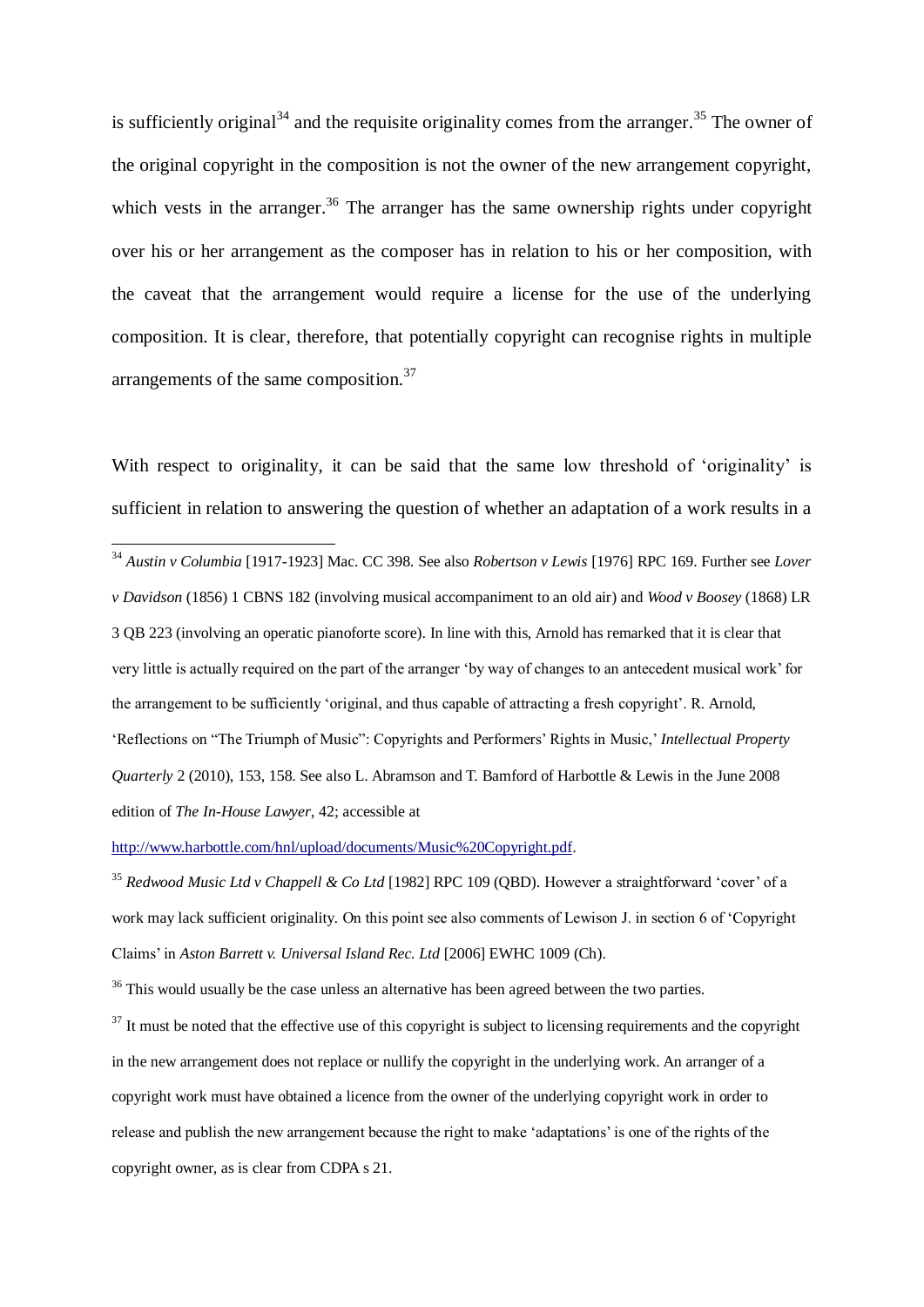new copyright work i.e. a new, original "arrangement" of the antecedent compositional work. <sup>38</sup> Nevertheless, where the distinction between two different musical works i.e. the "composition" and the "arrangement" has not been clearly maintained, potential difficulties may arise, particularly in relation to cases involving joint authorship of musical arrangements and any related subsequent licensing disputes. In order to assess the significance of licensing in this context, it is necessary to discuss the various rights that apply to "composers" and "performers" in the context of the music industry, as well as to briefly outline the way composers and performers earn royalties from the exploitation of these rights.

### **Comparing the Positions of the Composer and the Performer in the Music Industry**

During the 20th century, the music industry expanded rapidly. Indeed, by the end of the 1990s, the global music industry was a huge part of the world economy.<sup>39</sup> There is little doubt that the commercialisation of music, and the consequent expansion of the music industry over the course of the 20th century, could not have occurred without the enactment and enforcement of copyright law.<sup>40</sup> The music industry still largely operates on the basis that the

-

<sup>38</sup> *Redwood Music Ltd v Chappell & Co Ltd* [1982] RPC 109 (QBD). See also *Aston Barrett v. Universal Island Rec. Ltd* [2006] EWHC 1009 (Ch), comments of Lewison J. at para. 10 of the 'Copyright Claims' section. This standard would arguably satisfy the *Infopaq* "intellectual creation" standard since the making of musical arrangements requires some degree of creativity.

<sup>&</sup>lt;sup>39</sup> The peak year of global recorded music sales was 1996, with a figure of approximately US \$39 billion in sales; accessible a[t http://news.bbc.co.uk/1/hi/business/3622285.stm](http://news.bbc.co.uk/1/hi/business/3622285.stm) - See further G. Lopes and K. Jopling (eds.), *The Recording Industry in Numbers* (London: IFPI, 2003).

 $40$  For instance, the Monopolies and Mergers Commission noted in 1994 that copyright is vital for the music industry; see generally Monopolies and Mergers Commission, *The Supply of Recorded Music: A Report by the Monopolies and Mergers Commission on the Supply in the UK of Pre-recorded Compact Discs, Vinyl Discs and Tapes Containing Music* Cm 2599 (London: HMSO, 1994); accessible at [http://www.competition-](http://www.competition-commission.org.uk/rep_pub/reports/1994/356recordedmusic.htm#full)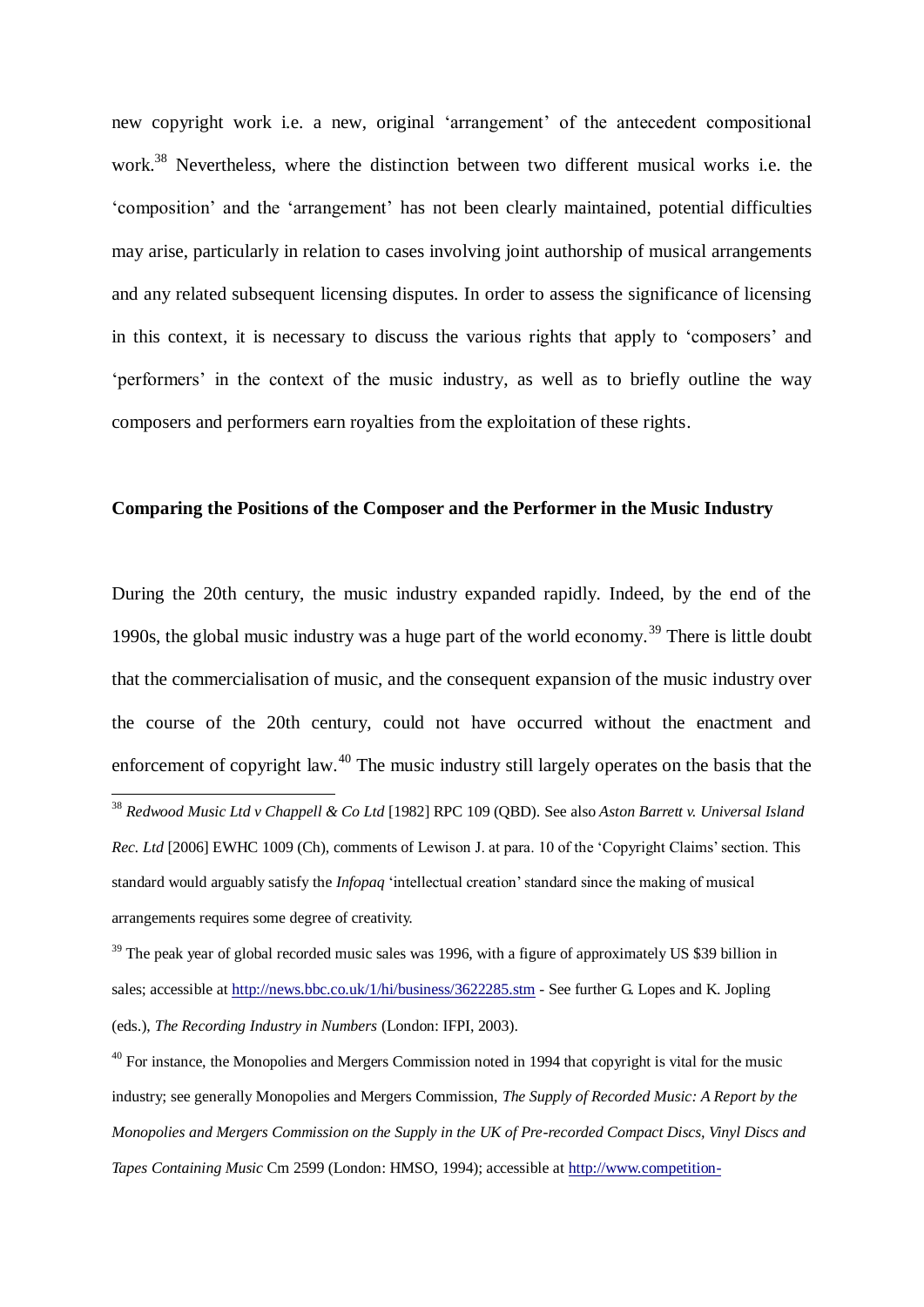first owner of copyright in the musical work and/or the sound recording will assign, or license, the relevant economic rights to a publisher, record company, and/or collecting society for the purpose of exploitation. In particular, the role of the 'collecting societies' is crucial to music licensing. There are a number of music collecting societies operating within the UK and Ireland. These organisations collect and distribute copyright royalties on behalf of composers, performers and record companies.<sup>41</sup> For present purposes the important composers" collecting societies in the UK are the Mechanical Copyright Protection Society (MCPS) and the Performing Rights Society (PRS). "PRS for Music" is the umbrella organisation that represents the interests of both PRS and MCPS.<sup>42</sup> These organisations operate in the UK, but generally these organisations maintain reciprocal agreements with equivalent organisations in other states.<sup>43</sup>

The composer, or in a pop band context, the 'songwriter', is typically the author of the original musical work.<sup>44</sup> By way of assignment or licence, a composer can either register a

<sup>42</sup> <http://www.prsformusic.com/Pages/default.aspx>

-

<sup>43</sup> K. Garnett, G. Davies and G. Harbottle, *Copinger and Skone James on the Law of Copyright* (London: Sweet & Maxwell Ltd, 2010,  $16^{th}$  ed.), 1656. It is noted that while 'public performance and national broadcast rights' would normally be licensed "from the society in which the public performance or broadcast takes place, collecting societies (particularly within the EU) compete with each other to offer favourable terms to the major international record companies for reproduction rights' therefore a record company can choose to deal with only one EU society for all of its EU "manufacturing licences".

<sup>44</sup> Nevertheless, it has been said that the composer has traditionally been in a 'vulnerable' position within the music industry. R. Wallis, "Copyright and the Composer," in S. Frith and L. Marshall (eds.), *Music and* 

commission.org.uk/rep\_pub/reports/1994/356recordedmusic.htm#full

<sup>&</sup>lt;sup>41</sup> It is generally acknowledged that SACEM in France in 1851 was the first composers' collecting agency. R. Wallis, "Copyright and Composers" in S. Frith and L. Marshall (eds.), *Music and Copyright* (Edinburgh: Edinburgh University Press, 2005,  $2<sup>nd</sup>$  ed.), 103, 103.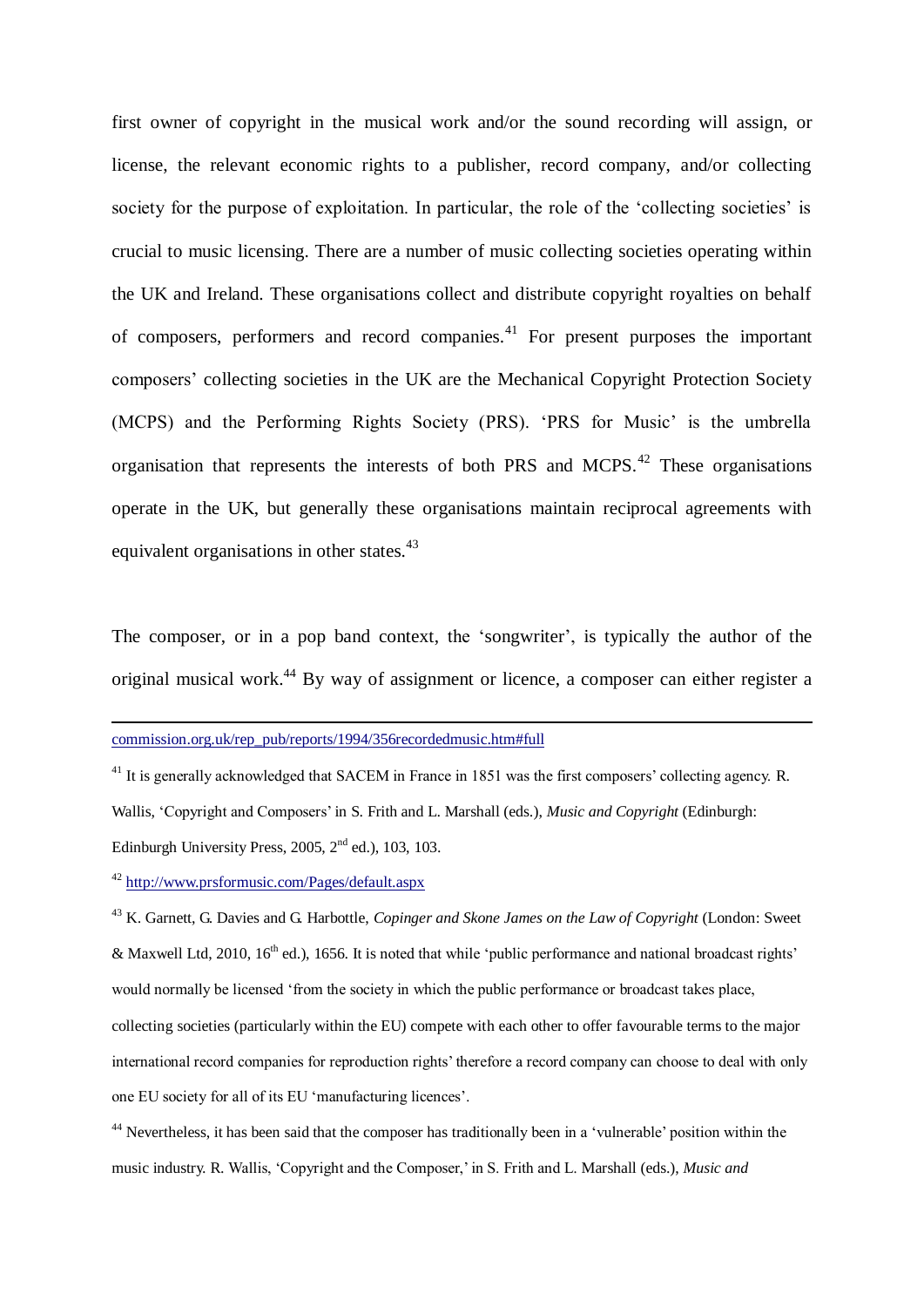composition with a collecting society or sign with a publisher "who then retains a share of the revenues in return for assistance in promoting the work'.<sup>45</sup> Licensing is one of the primary ways that composers can earn money in the music industry. For example, although a large amount of music industry income is generated from the "exploitation of recordings of performances of musical compositions', composers often earn more than performers.<sup>46</sup> In addition, a composer will receive two possible streams of royalty income; one based on mechanical royalties, via MCPS, and one based on performance royalties, via PRS. It may be the case that a performer will only receive one stream, as discussed below.<sup>47</sup>

Indeed, it is partially due to the rationale that copyright should reward authors, i.e. composers, that performers were traditionally given very few rights under copyright. This is no longer the case. During the last two decades performers' rights have been gradually expanded.<sup>48</sup> Of particular importance is the fact that performers are entitled to "equitable

[Performers\\_Rights.pdf](https://exchange.lse.ac.uk/exchweb/bin/redir.asp?URL=http://www.musiclawupdates.com/wp-content/uploads/pdf-articles/Article-Performers_Rights.pdf)*.*

1

*Copyright* (Edinburgh, Edinburgh University Press, 2004), 103.

<sup>45</sup> R. Wallis, "Copyright and the Composer," in S. Frith and L. Marshall (eds.), *Music and Copyright* (Edinburgh, Edinburgh University Press, 2004), 104.

<sup>&</sup>lt;sup>46</sup> N. Parker, 'A Raw Deal for Performers: Part 1 – Term of Copyright,' *Entertainment Law Review* 17(6) (2006), 161, 161.

<sup>&</sup>lt;sup>47</sup> The exact terms of the performer's contract will depend on the circumstances. J. Barnard, 'Performers Rights' (October 2005); article accessible at [http://www.musiclawupdates.com/wp-content/uploads/pdf-articles/Article-](https://exchange.lse.ac.uk/exchweb/bin/redir.asp?URL=http://www.musiclawupdates.com/wp-content/uploads/pdf-articles/Article-Performers_Rights.pdf)

<sup>48</sup>*Rome Copyright Convention* (1928); Accessible at

<http://www.efc.ca/pages/law/canada/rome.copyright.1928.html>

*Dramatic and Musical Performers' Protection Act, 1958*; accessible at

[http://www.opsi.gov.uk/acts/acts1958/pdf/ukpga\\_19580044\\_en.pdf](http://www.opsi.gov.uk/acts/acts1958/pdf/ukpga_19580044_en.pdf)

*International Convention for the Protection of Performers, Producers of Phonograms and Broadcasting* 

*Organisations*, 1961 (hereafter known as the 'Rome Convention'); accessible at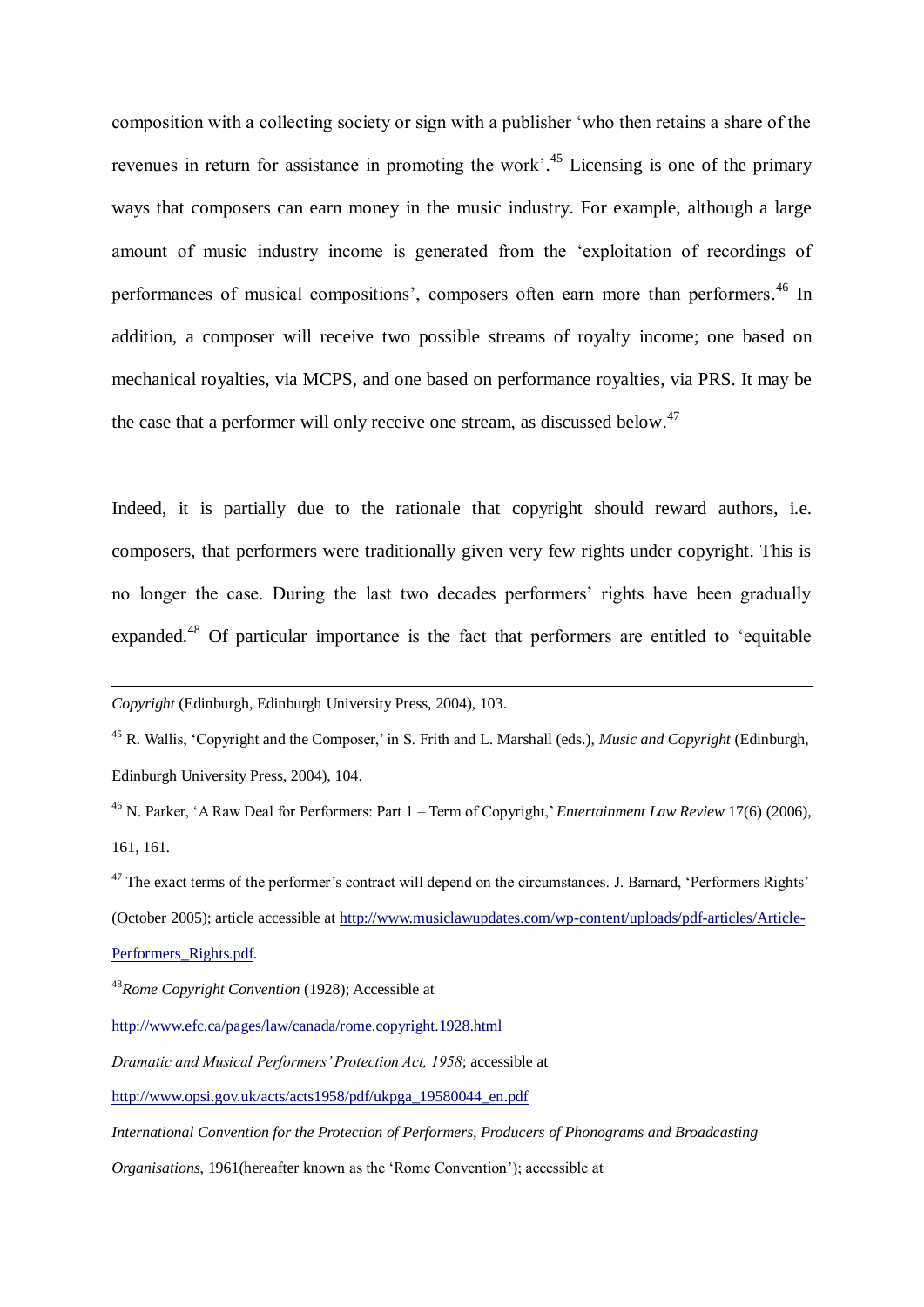remuneration" when their performances are broadcast or played on radio. The collecting society that distributes the 'equitable remuneration' to performers is Phonographic Performance Limited (PPL).<sup>49</sup>

Nonetheless, it has been noted that while the strength of performers' rights has increased over the last few decades, performers do not have equivalent rights to composers.<sup>50</sup> Furthermore, session musicians are commonly asked to sign a consent form detailing the limits of their rights over the works on which they perform, which is usually authorised by the Musician"s Union or an equivalent union.<sup>51</sup> For this reason, a session musician will generally only be given a one off performance fee rather than a royalty over the recording.<sup>52</sup> Nonetheless, the  $CDPA<sup>53</sup>$  provides performers with the right to 'equitable remuneration' when sound recordings of their performances are broadcast e.g. on radio.<sup>54</sup> Depending on their record contracts, high profile performers may receive other income streams as well. Furthermore, performers, even if they are not composers, can still potentially earn large sums of money

[http://www.wipo.int/treaties/en/ip/rome/trtdocs\\_wo024.html](http://www.wipo.int/treaties/en/ip/rome/trtdocs_wo024.html)

-

Performances (Moral Rights) Regulations*,* 2006; accessible a[t http://www.opsi.gov.uk/si/si2006/20060018.htm](http://www.opsi.gov.uk/si/si2006/20060018.htm) <sup>49</sup> <http://www.ppluk.com/>

<sup>50</sup> R. Arnold, "Are Performers Authors? Hadley v Kemp," *European Intellectual Property Review* 21(9)(1999), 464, 464-465.

<sup>51</sup> N. Parker, "A Raw Deal for Performers: Part 1 – Term of Copyright," *Entertainment Law Review* 17(6) (2006), 161, 163.

<sup>52</sup>N. Parker, 'A Raw Deal for Performers: Part 1 – Term of Copyright,' *Entertainment Law Review* 17(6) (2006), 161, 163.

<sup>53</sup> This is the case following the 1996 and 2003 Regulations which amended the CDPA; accessible at [http://www.legislation.gov.uk/uksi/1996/2967/contents/made;](http://www.legislation.gov.uk/uksi/1996/2967/contents/made)

<http://www.legislation.gov.uk/uksi/2003/2498/contents/made>

<sup>54</sup> CDPA s 182CA. A performer also holds an 'equitable remuneration' right for 'rental'. CDPA s 191G.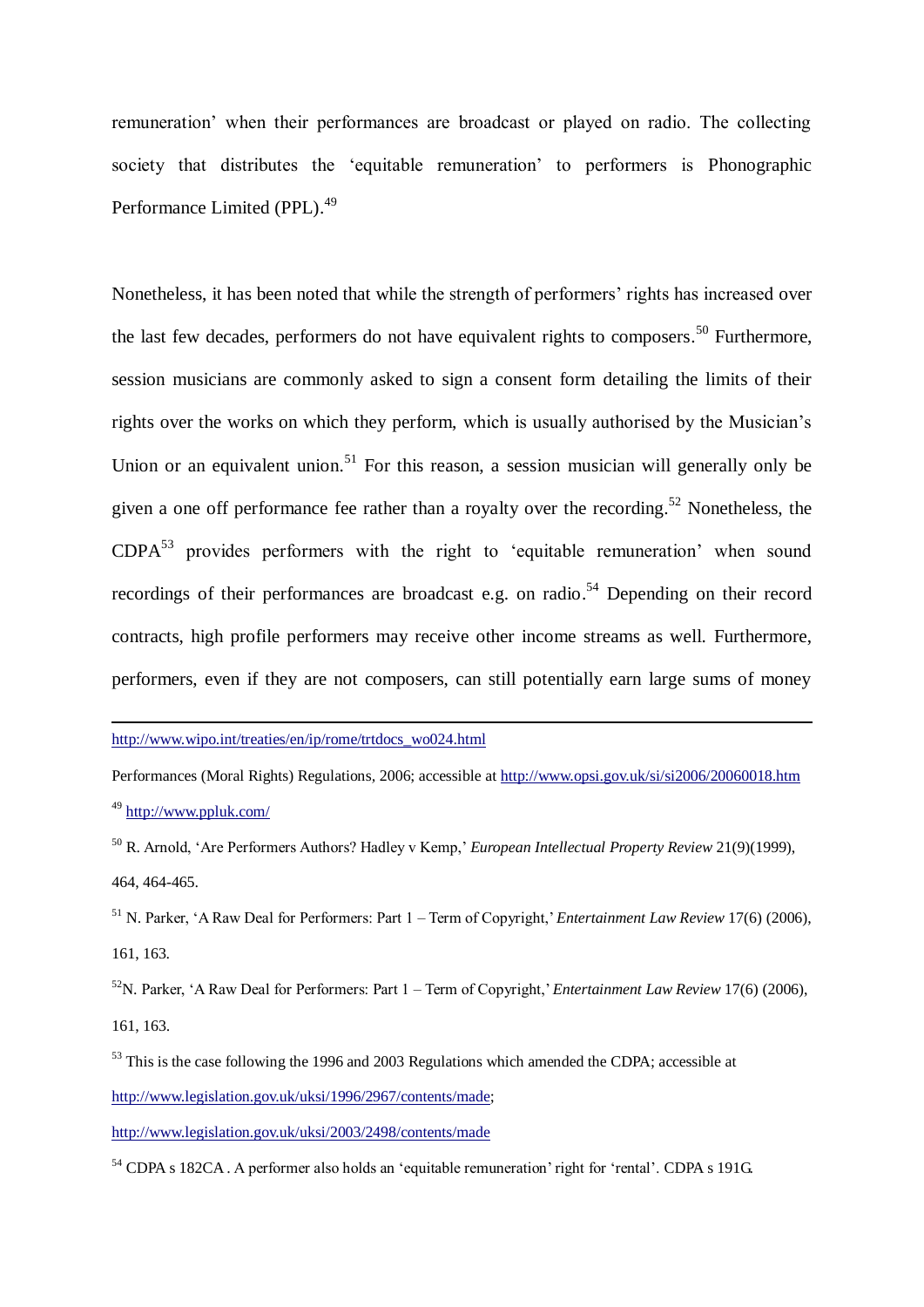within the music industry, though a substantial portion of this income often comes from earnings arising from live gigs. Nevertheless, it must be noted that even in the case of a performer who produces a unique and transcendent performance of a composition, the performer will still be required to pay a licensing fee to the composer of the work.

For the purposes of this article, it is also necessary to consider the position of a musical 'arranger' under copyright.<sup>55</sup> As noted above, copyright in an 'arrangement' can exist separately to the copyright in the underlying musical composition. In many types of music, 'arrangers' are often simultaneously the composers and/or performers of works, and thus, they sometimes do not claim a separate "arrangement" copyright for their own released version of the composition, as this is arguably unnecessary. Nonetheless, in the case of joint authorship, maintaining a clearer demarcation between composition and "arrangement" copyright could actually help to resolve some disputes. In addition, in certain forms of music such as blues, jazz and other forms of traditional music, it is quite common to claim copyright in the arrangement of a public domain work or a copyright work.<sup>56</sup> Further to this, in the pop music world there are some well known arrangers, such as Nelson Riddle, who are not major songwriters or performers, but are skilled arrangers.<sup>57</sup>

**<sup>.</sup>**  $55$  See -

[http://www.prsformusic.com/creators/memberresources/how\\_it\\_works/arrangements/pages/arrangements.aspx](https://exchange.lse.ac.uk/exchweb/bin/redir.asp?URL=http://www.prsformusic.com/creators/memberresources/how_it_works/arrangements/pages/arrangements.aspx) <sup>56</sup> As noted above, where copyright is claimed over an arrangement of a copyright work, a licence will have to be paid to the owner of the copyright in the underlying work, and respect to moral rights should normally be made.

<sup>57</sup> [http://www.nelsonriddlemusic.com/nr\\_bio.htm](http://www.nelsonriddlemusic.com/nr_bio.htm) [; http://www.amazon.com/September-Rain-Life-Nelson-](http://www.amazon.com/September-Rain-Life-Nelson-Riddle/dp/0823076725)[Riddle/dp/0823076725](http://www.amazon.com/September-Rain-Life-Nelson-Riddle/dp/0823076725)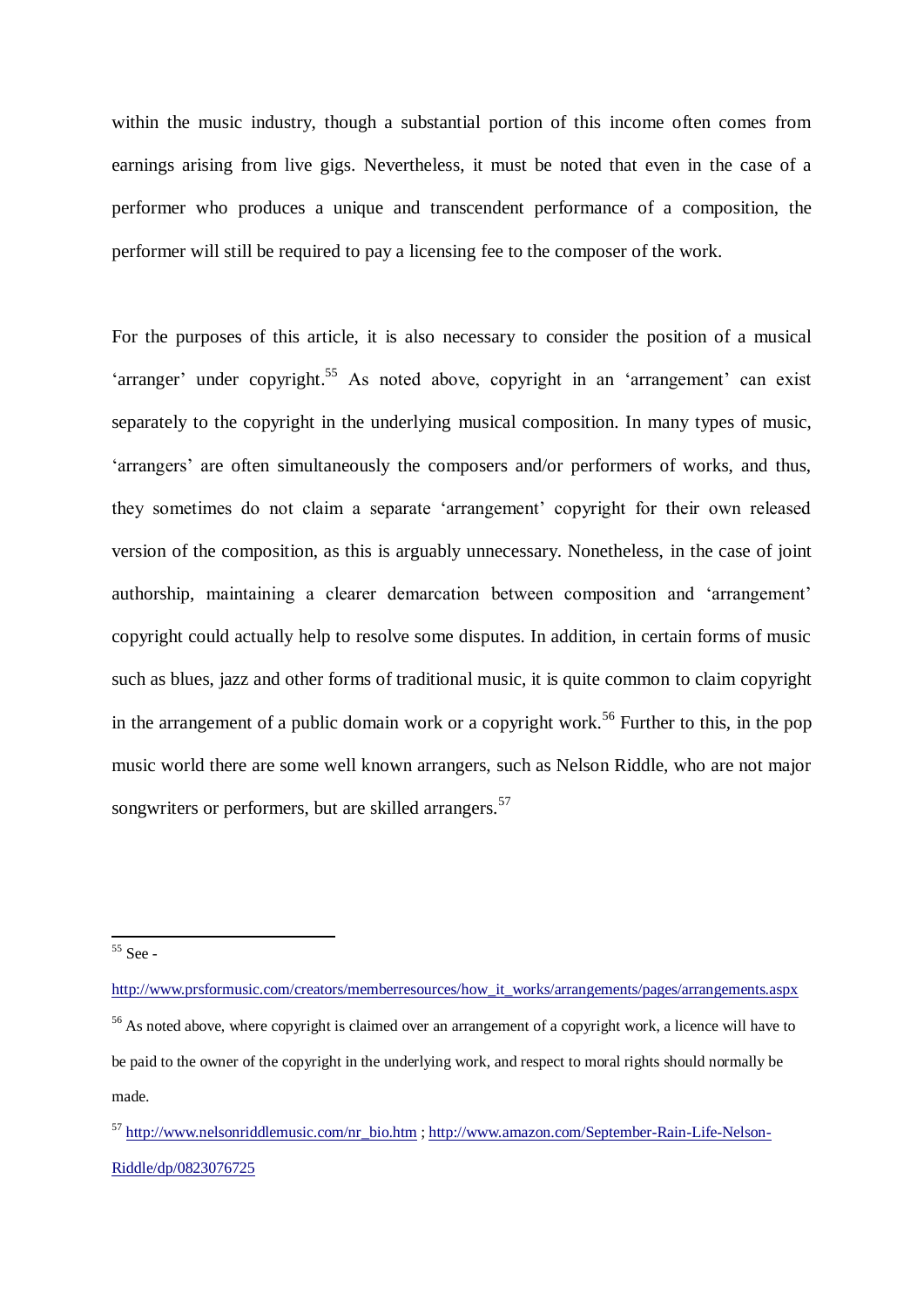For the purposes of this article, it is notable that 'performers' can sometimes also be "arrangers". However, if a performer is credited as the author of a particular arrangement, and this arrangement is then covered by another artist, the performer would rely on the rules of authorship under copyright, rather than performers' rights, in order to secure a licence for use of the arrangement. Crucially, due to the fact that a composition is often created by one songwriter, but the final released version is performed by a full band in the studio, it is possible that a legal dispute can arise, subsequent to the creation of a musical arrangement, about the authorship and ownership of that arrangement. If the arrangement is highly valuable, in terms of the potential for generating licensing revenue, this might provide an incentive to bring a case before the courts. In fact, as discussed below, a number of cases in this area have occurred along these lines in the UK.

### **Exploring the Distinction between the Composition and the Arrangement in UK Case Law**

There have been a number of UK cases where a particular copyright arrangement has been the subject of a legal dispute. For instance, as outlined below, in both *Godfrey v Lees*<sup>58</sup> and *Beckingham v Hodgens*<sup>59</sup> the disputes centred on the joint authorship of the particular copyright arrangements in question. One reason that these kinds of disputes can occur many years subsequent to the recording and release of the musical work is that it is sometimes the case that the band members or musicians involved in the creation of the work did not discuss or come to an agreement regarding the distribution of rights in the work before they entered the recording studio. Furthermore, once a distinction is made by courts between an

-

<sup>58</sup> *Godfrey v Lees* [1995] E.M.L.R. 307 (Ch D).

<sup>59</sup> *Beckingham v Hodgens* [2002] EWHC 2143 (Ch); [2002] E.M.L.R. 45.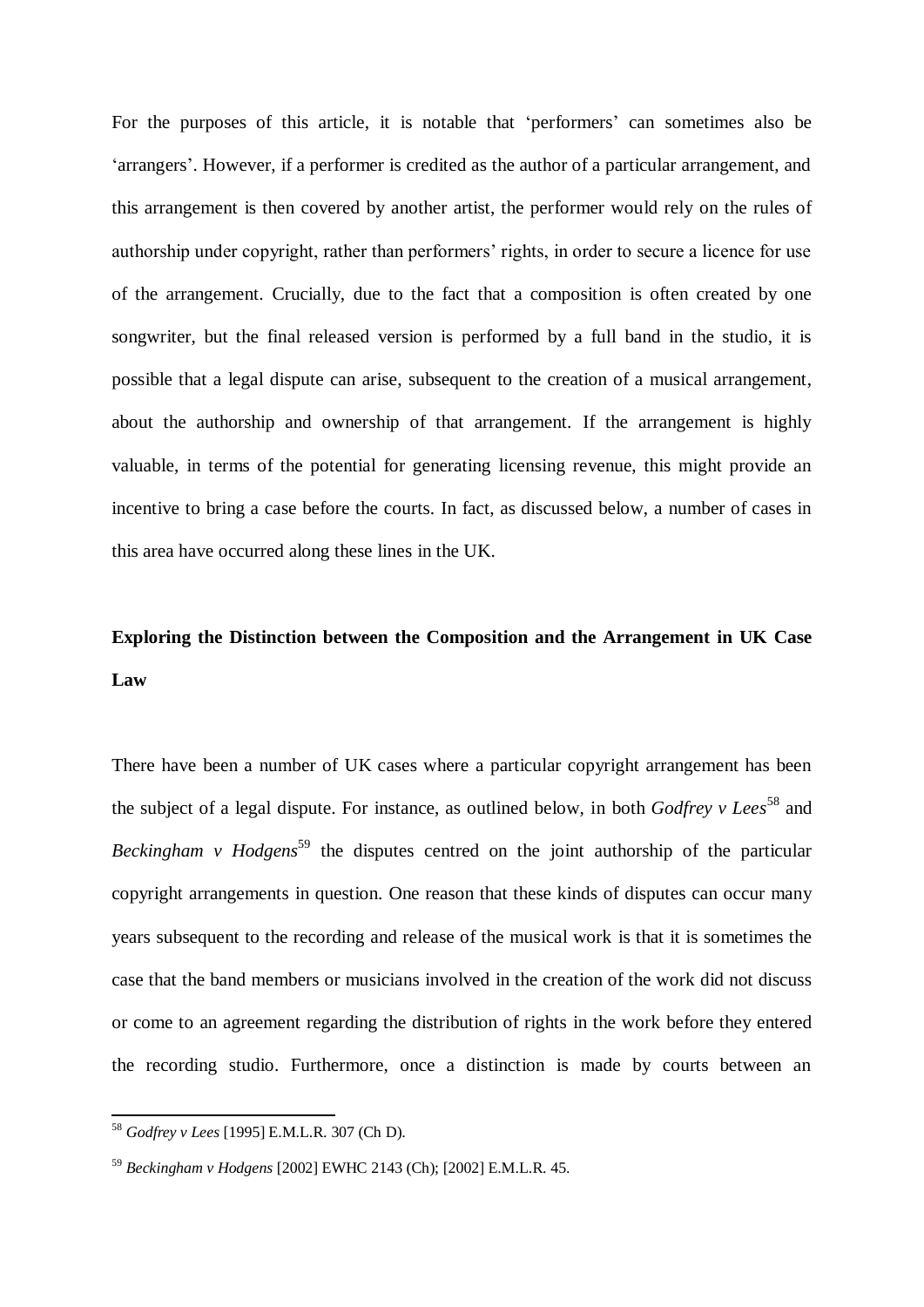arrangement and an underlying work, previously unforeseen licensing complications may arise. As previously stated, the relevant issues of joint authorship are not considered in detail in this article. However, for the purposes of this article is necessary to note a number of issues concerning the cases and the particular arrangements in question.

In *Godfrey v Lees*, the dispute concerned the copyright in recorded 'arrangements' of a number of songs by the band Barclay James Harvest. The producer of the band had contributed string arrangements and other musical elements to the eventual released versions of the songs i.e. the musical works in question. The copyrights in the arrangements were correctly identified as being distinct from the copyright in the underlying works and the producer was awarded a share of joint authorship in the arrangements. However, the producer was estopped from claiming royalties as the court held that he had impliedly given a gratuitous licence to the defendants regarding the works in question**.**

In *Beckingham v Hodgens*, the dispute concerned the well known version of the song "Young At Heart' released by the band 'The Bluebells'. The work in question was again recognised as an arrangement of the underlying work. It was found that the session musician, a violinist known as "Bobby Valentino", had contributed the famous violin "hook" to the arrangement. The court stated that he was entitled to be rewarded with a share in the joint authorship of the arrangement. Furthermore, unlike in *Godfrey*, the joint author in *Beckingham* was not prevented by the court from claiming royalties.

Despite the clarity found on these issues in the above judgments, it appears that when musical works are first composed and recorded, the distinction between the underlying work and the recorded arrangement of that work can often blur. It is further arguable that courts have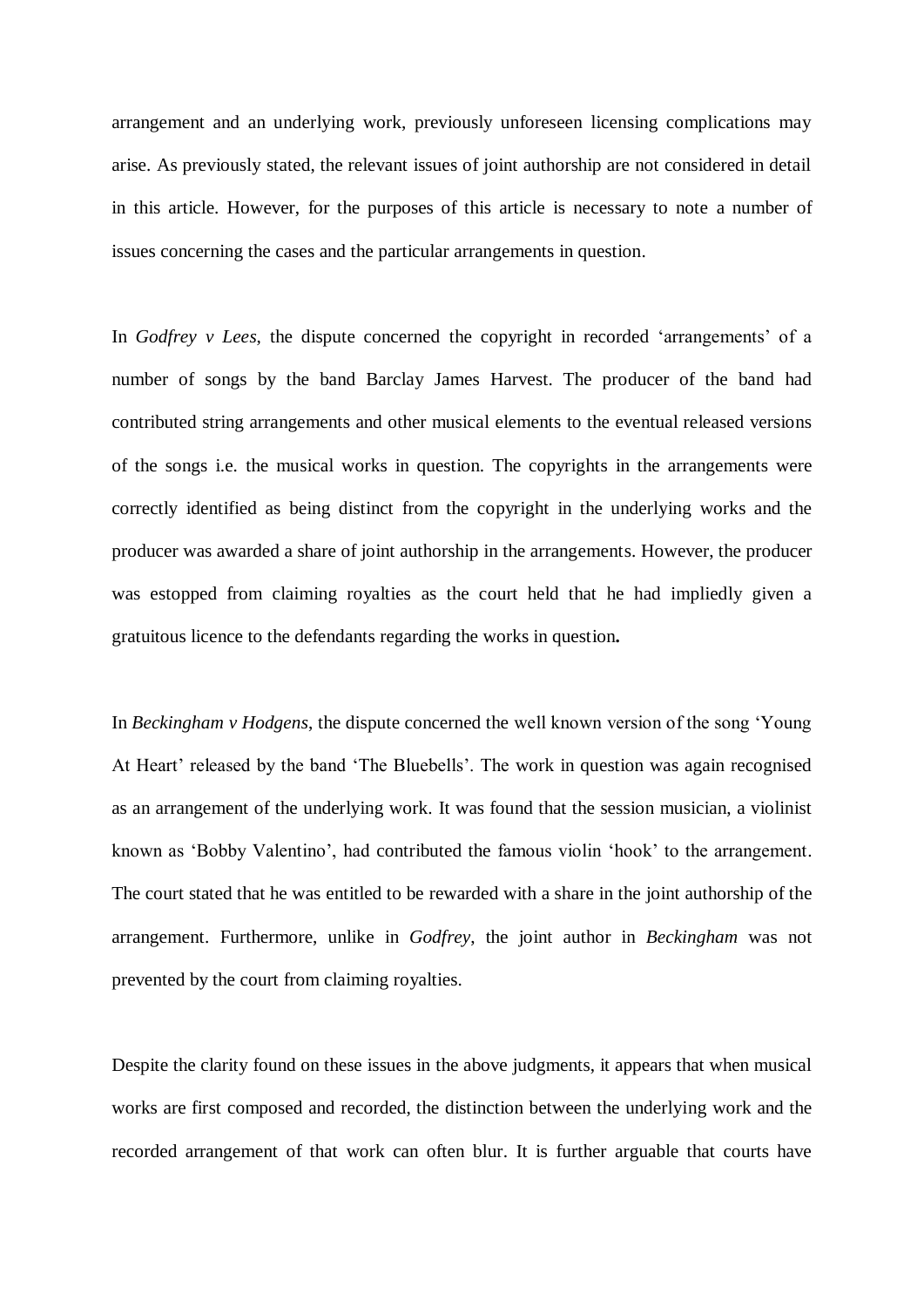sometimes found it difficult to clarify the distinction. For instance, in *Hadley v Kemp*<sup>60</sup>, a number of the band members of "Spandau Ballet" took a case against a fellow band member Gary Kemp, arguing for a share in the copyright of a number of Spandau Ballet songs. Gary Kemp was the principal songwriter of the group. He wrote the lyrics, chords and basic melody to the song "True", which was one of the group"s biggest hits, and one of the works under dispute. One of the disputes over the song concerned its famous saxophone solo, which was played by Steve Norman, a band member. The solo lasted for 16 bars, approximately 9% of the song. Norman devised this solo around the chords that Kemp presented to him. The court ultimately held that the creation of the solo was not a "significant and original contribution" to the work. Analysis of this notion of "significant and original" with regard to joint authorship is not the subject of this article. For the purposes of this article it is interesting to note that with regard to the actual "musical work" at issue in *Hadley* it is unclear as to whether the musical work, as composed and recorded in "demo" form by Gary Kemp, was the same 'work' as the eventual version of 'True', as recorded by the entire band, or whether the eventual band recording was an original 'arrangement' of Kemp's composition.<sup>61</sup> Furthermore, Park J. did not make such a distinction in his judgment, which may indicate that the other band members were 'claiming co-authorship of the works themselves'.<sup>62</sup> Arnold has argued that either outcome could have been possible, had it been fully considered by the court.<sup>63</sup> It has further been noted that 'in assessing claims to co-authorship of musical works,

**<sup>.</sup>** <sup>60</sup> *Hadley v Kemp* [1999] E.M.L.R. 589 (Ch D).

 $<sup>61</sup>$  R. Arnold, 'Reflections on "The Triumph of Music": Copyrights and Performers' Rights in Music,'</sup> *Intellectual Property Quarterly* 2 (2010), 153, 159.

<sup>62</sup> L. Bently, "Authorship of Popular Music in UK Copyright Law," *Information, Communication and Society* 12(2) (2009), 179, 191.

<sup>63</sup> R. Arnold, "Are Performers Authors? Hadley v Kemp" *European Intellectual Property Review* 21(9) (1999), 464, 467-468.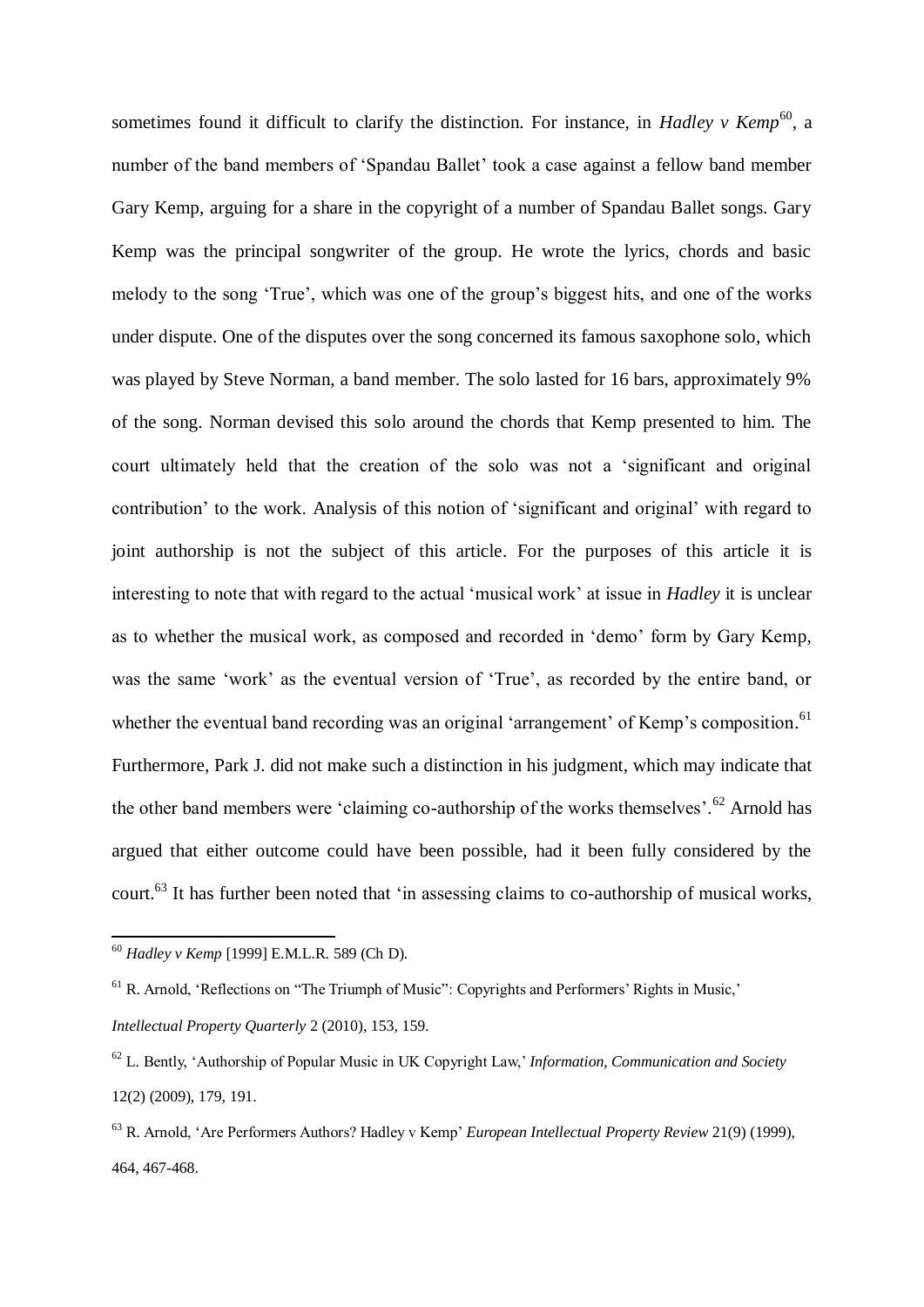the vital first step is for the court correctly to identify the work the subject of the claim to copyright and to distinguish it from any antecedent work'.<sup>64</sup> The fact that the court failed to do so arguably makes the judgement problematic<sup>65</sup>. Nevertheless, it has been stated that the judgment of the High Court in *Fisher v Brooker,* <sup>66</sup> the facts of which are broadly comparable with *Hadley*, did resolve some of these difficulties, particularly with regard to recognising joint authorship of arrangements among bandmembers.<sup>67</sup> This important case is discussed in detail below.

#### **Fisher v Brooker in the High Court – Recognition of a Work but not an Arrangement?**

In *Fisher*, the facts were similar in some respects to the *Hadley* case. In this case the circumstances surrounding the authorship of the famous song "A Whiter Shade of Pale" were in dispute. This song became a huge hit in the 1960s, and it remains commercially valuable today, due in no small part to its popularity in the market for "ringtones". Gary Brooker had always been credited with the copyright in the musical work because he wrote the chords and melody of the song. The song lyric, protected under the CDPA as a literary work, was authored by Keith Reid. According to Gary Brooker, this basic version was originally

-

<sup>&</sup>lt;sup>64</sup> R. Arnold, 'Reflections on "The Triumph of Music": Copyrights and Performers' Rights in Music,' *Intellectual Property Quarterly* 2 (2010), 153, 159.

 $<sup>65</sup>$  R. Arnold, 'Reflections on "The Triumph of Music": Copyrights and Performers' Rights in Music,'</sup>

*Intellectual Property Quarterly* 2 (2010), 153, 159.

<sup>66</sup> *Fisher v Brooker* [2006] EWHC 3239 (Ch); [2007] E.M.L.R. 9, on appeal to the Court of Appeal in *Fisher v Brooker* [2008] EWCA Civ 287 and on appeal to House of Lords in *Fisher v Brooker* [2009] UKHL 41; [2009] 1 W.L.R. 1764.

<sup>67</sup> This point is made by L. Abramson and T. Bamford of Harbottle & Lewis in the June 2008 edition of *The In-House Lawyer,* 42-43; accessible at<http://www.harbottle.com/hnl/upload/documents/Music%20Copyright.pdf>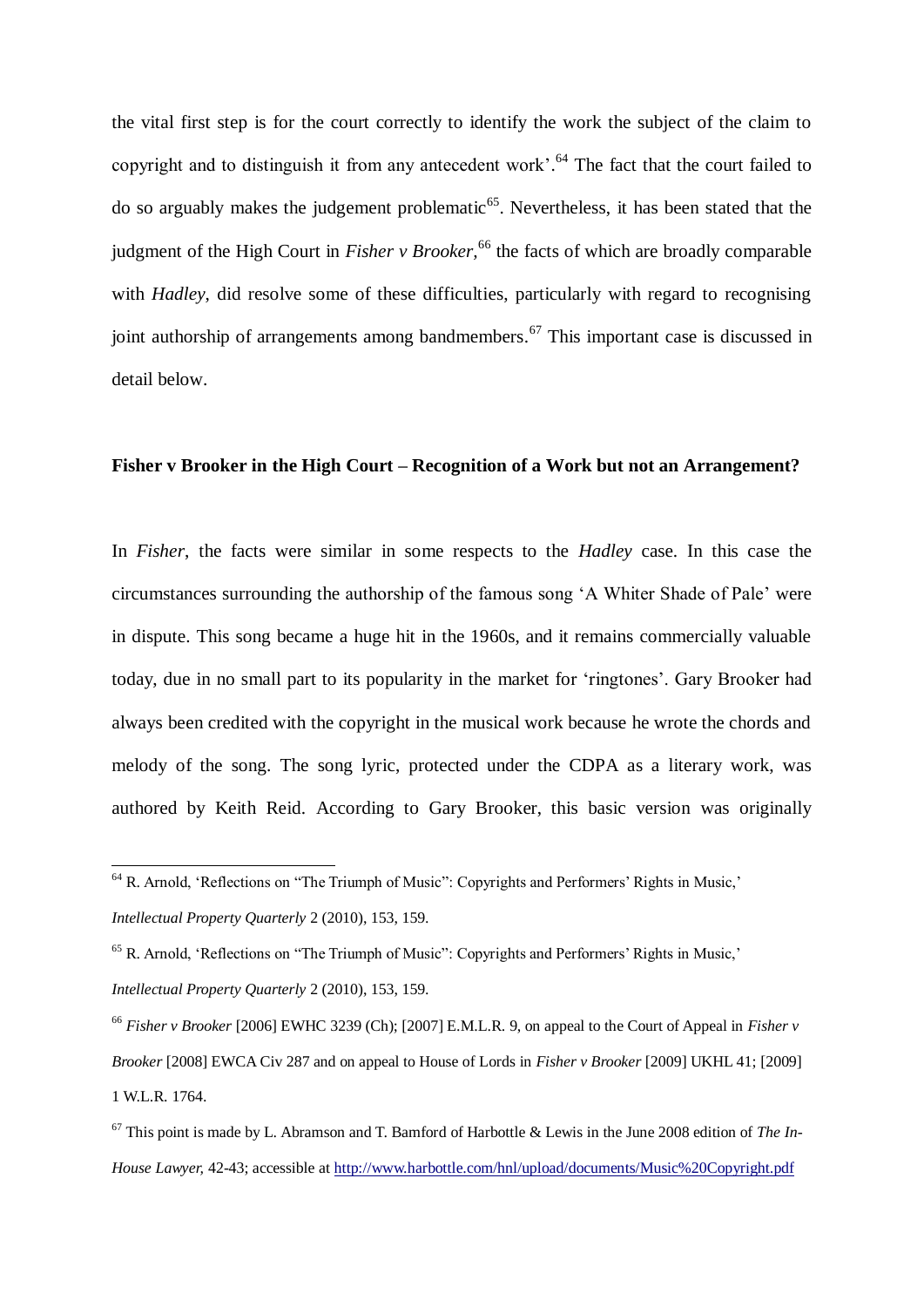recorded as a bare 'demo'. This 'demo' version, referred to by Blackburne J. as 'the Song', was presented to the other band members, who then performed on the final recorded and released track "A Whiter Shade of Pale", referred to by Blackburne J. as "the Work".

"A Whiter Shade of Pale" is perhaps most famous for its organ instrumental sections, which were created by band member Matthew Fisher during the performance and recording process. In this case, as with *Hadley*, the instrumental sections in question were created by a band member in response and counterpoint to a chord structure devised by the main songwriter of the group. 68

Abramson and Bamford have asserted that since copyright in a song exists from the time it is reproduced in a material form, the original demo version created by Brooker and Reid i.e. "the Song", was in fact the "original work" in the case. The released version of the song i.e. "the Work", which featured Fisher"s organ solo, should therefore be regarded as an 'arrangement' of the original 'work'. The commentators noted that the High Court judgment in *Fisher* did not appear to agree that the demo 'version' of 'A White Shade of Pale' was a 'work' for the purpose of copyright. In fact the court appeared to consider the earlier version as a draft or something akin to that.<sup>69</sup> This has been described as a 'wrong' interpretation of the law by Abramson and Bamford.<sup>70</sup>

**.** 

<sup>&</sup>lt;sup>68</sup> Interestingly, both 'the Song', as apparently initially presented to the band members in demo form by Gary Brooker, and the organ solo featured in "the Work", which was devised by Matthew Fisher, were inspired and adapted to some extent from separate musical pieces originally composed by Bach i.e. musical works which reside in the public domain. *Fisher v Brooker* [2007] E.M.L.R. 9 at para. 36

<sup>69</sup> L. Abramson and T. Bamford of Harbottle & Lewis in the June 2008 edition of *The In-House Lawyer,* 42-43; accessible a[t http://www.harbottle.com/hnl/upload/documents/Music%20Copyright.pdf.](http://www.harbottle.com/hnl/upload/documents/Music%20Copyright.pdf) See also comments of Blackburne J. in *Fisher v Brooker* [2007] E.M.L.R. 9 at para. 52-55.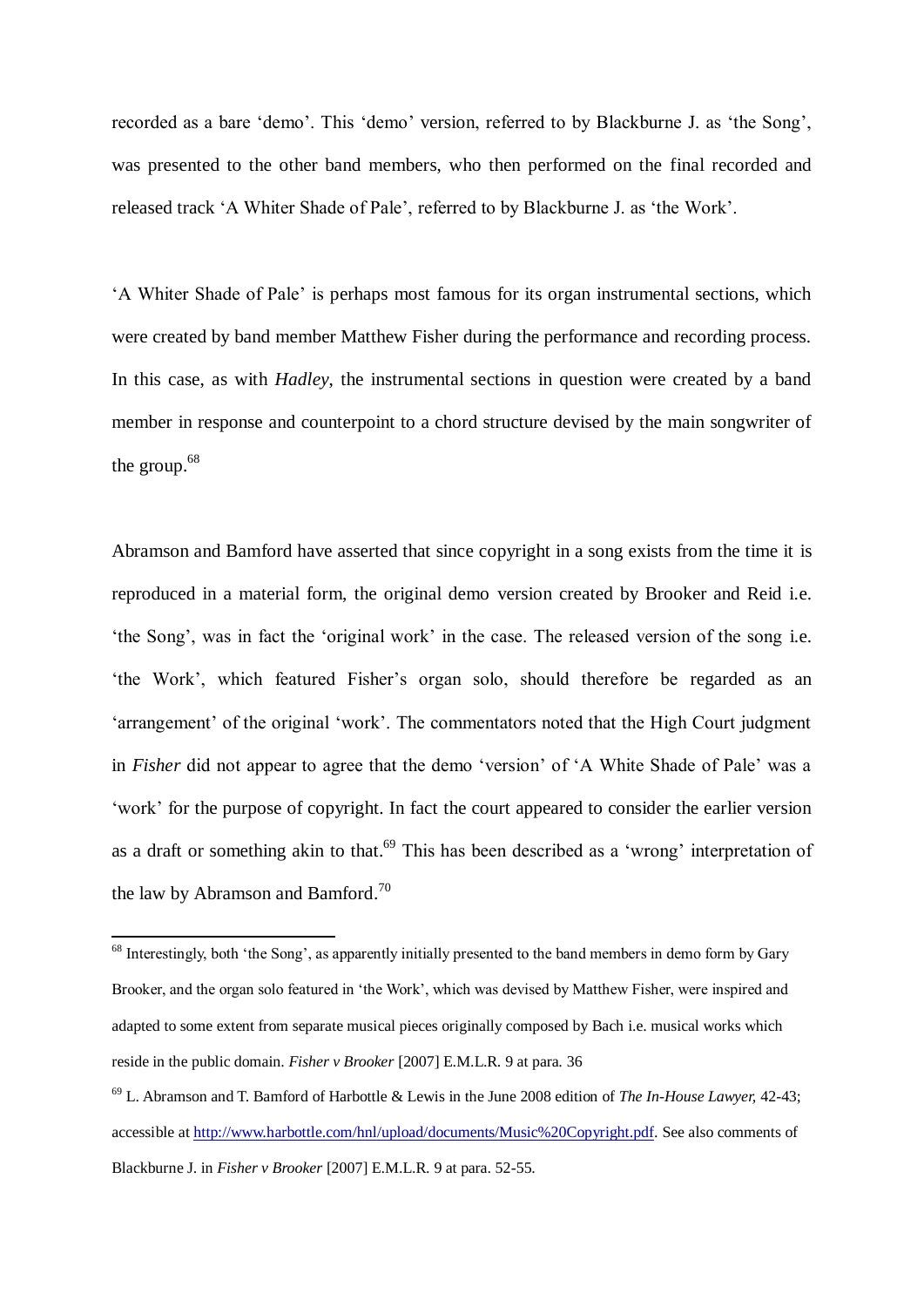In fact, as detailed further below, a number of licensing complexities could have arisen had Blackburne J. held that the work in question was the 'arrangement' of Brooker's antecedent composition. It is possible that these licensing concerns may have influenced the decision of the court in finding that there was no antecedent 'work'.<sup>71</sup> The arguments of Mr. Fisher's counsel, Mr Sutcliffe, were summarised by Blackburne J. in his judgment on this point:

"He submitted that an approach whereby each musician contributing to the arrangement, provided his contribution is significant (i.e. non-trivial) and original, can share in the copyright of the arrangement gives rise to practical problems. Thus, if a work exists in multiple versions, each entitling its authors to share in the publishing royalties arising from the exploitation of that version, the work will require multiple registrations with the collecting societies and sophisticated monitoring to ensure that royalties are paid to the correct parties. Second, he said, if the author of the original work is not one of the arrangers, steps will have to be taken to ensure that a share of the arranger's copyright is paid to the owner of that original work. Third, he said, if all the band members are in principle entitled to a publishing royalty, the result will inevitably be a drastic paring down of the share of royalties payable to the writer and publisher of the original work, especially if there is a

**.** 

<sup>70</sup> L. Abramson and T. Bamford of Harbottle & Lewis in the June 2008 edition of *The In-House Lawyer,* 42-43; accessible a[t http://www.harbottle.com/hnl/upload/documents/Music%20Copyright.pdf.](http://www.harbottle.com/hnl/upload/documents/Music%20Copyright.pdf)

<sup>71</sup> *Fisher v Brooker* [2007] E.M.L.R. 9 at para. 52-58. See also A. Barron, "Introduction: Harmony or Dissonance? Copyright Concepts and Musical Practice," *Social and Legal Studies* 15(1) (2006), 25, 47. Barron noted that the fact that joint authors are generally held to be tenants-in-common i.e. holding equal shares, means that courts may be wary of multiplying the number of potential owners from whom licence must be obtained for various transactions.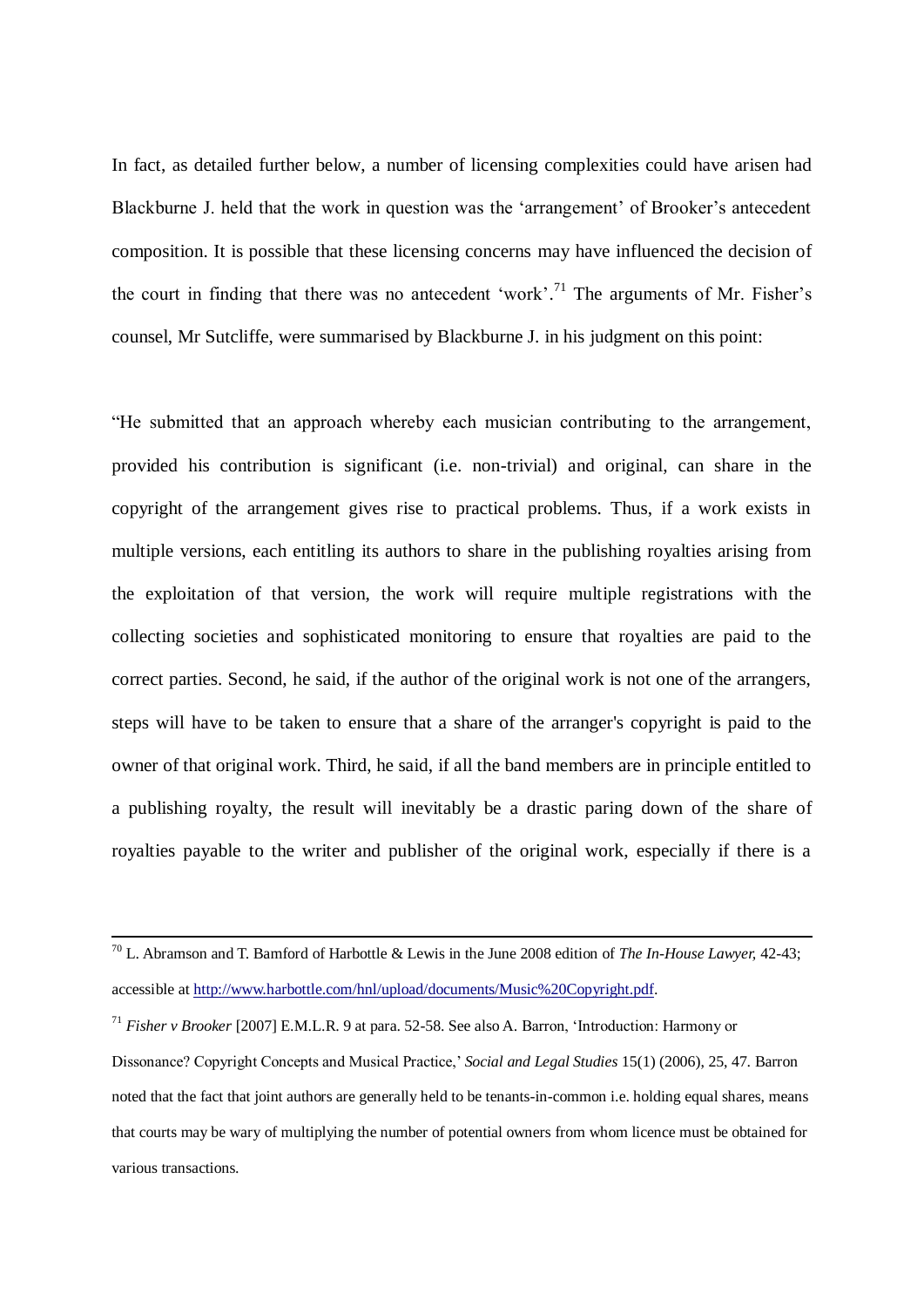multiplicity of versions. In those circumstances, he said, it was hardly surprising that this is not something to which writers and publishers have generally agreed."<sup>72</sup>

It is clear from the above argument that Mr. Sutcliffe considered that a finding that Matthew Fisher was actually a joint author of an 'arrangement' would lead to huge difficulties in practice, in particular regarding the distribution of licensing royalties. Nonetheless, his statement arguably reflects the legal reality – "each musician contributing to the arrangement, provided his contribution is significant (i.e. non-trivial) and original, can share in the copyright of the arrangement'. $^{73}$ 

Ultimately, in Blackburne J.'s opinion Fisher was a joint author of 'the Work'.<sup>74</sup> However in light of the above statement it is arguable that Blackburne J. sought to avoid dealing with the licensing complexities that would have arisen had he found that "the Work" was an arrangement of "the Song". As discussed below the Court of Appeal explicitly clarified this point, albeit without stating that Blackburne J. had erred in his finding.

**.** 

<sup>72</sup> *Fisher v Brooker* [2007] E.M.L.R. 9 at para. 50.

<sup>73</sup> *Fisher v Brooker* [2007] E.M.L.R. 9 at para. 50.

 $74$  This article does not deal with the issue of 'joint authorship' in relation to the Fisher case, a subject that has been dealt with comprehensively by other commentators. R. Arnold, "Reflections on "The Triumph of Music": copyrights and performers' rights in Music," *Intellectual Property Quarterly* 2 (2010), 153, 161-164. See also L. Bently, "Authorship of Popular Music in UK Copyright Law," *Information, Communication and Society* 12(2) (2009), 179, 191.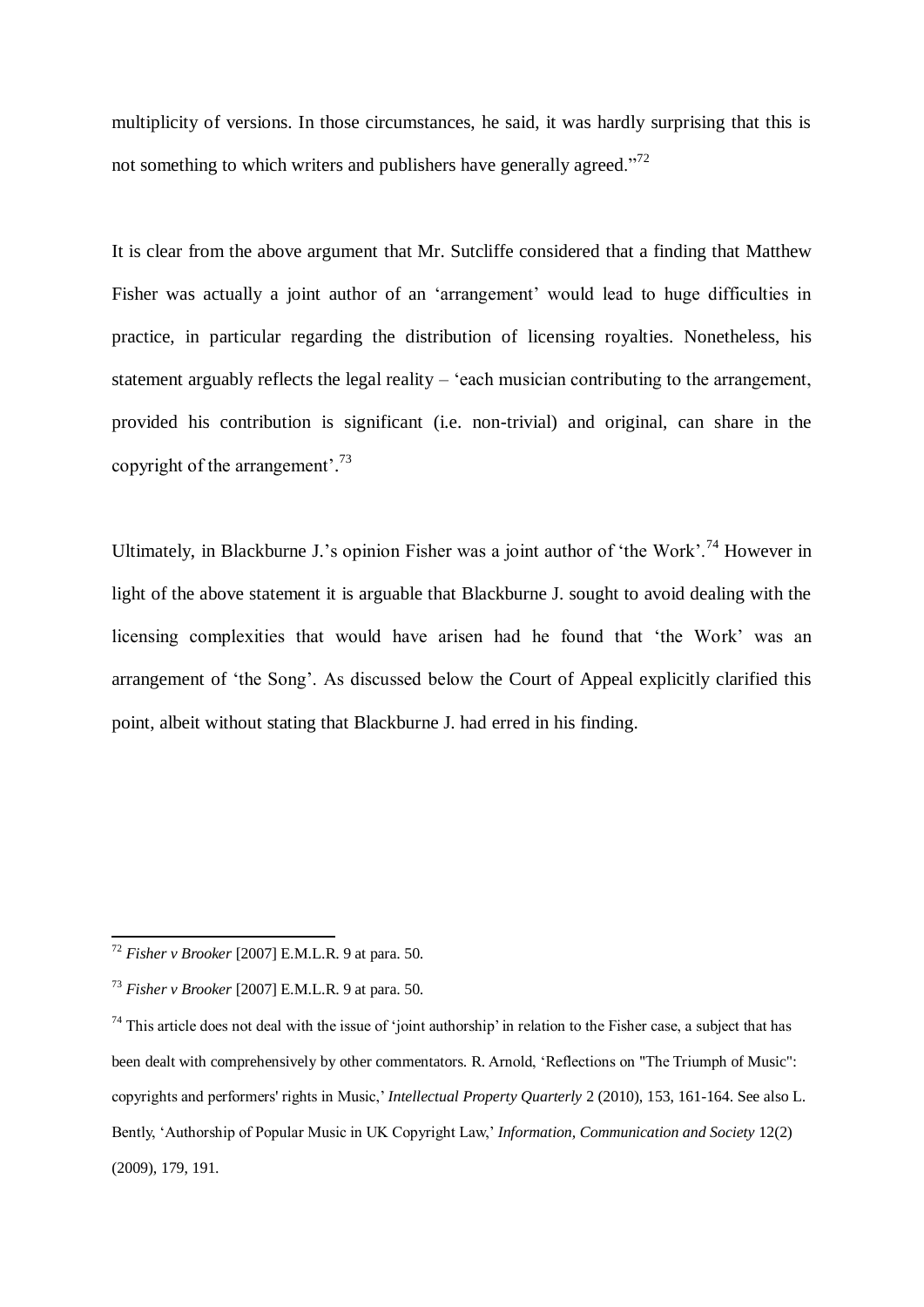#### **Fisher v Brooker in the Court of Appeal – the Arrangement Clarification**

When judgment was handed down in the Court of Appeal, the court took the view that "the Work' was, definitively, an original copyright arrangement of the original copyright work referred to in the High Court judgment as 'the Song'.<sup>75</sup> However Mummery L.J., giving the majority view, took this view without reference to the fact that the original trial judge, Blackburne J. did not correctly maintain the above distinction between "the Song" and "the Work' i.e. the underlying compositional work and the arrangement of that work. Mummery L.J. merely began his judgment with the presumption that "the Work" was an arrangement of 'the Song' (which was also recognised as a 'work' in itself).<sup>76</sup>

Mummery L.J. also clarified the exact rights in question in the case. He made a clear distinction between the rights in "the Song" i.e. the underlying musical work, the rights in the "the Work" i.e. the arrangement" of that work, the rights in the eventual sound recording of the arrangement that was produced by the band, and the rights of the performers in relation to their performances on the recorded and released "A Whiter Shade of Pale". Mummery L.J. categorically stated that the case concerned the rights over 'the Work'<sup>77</sup> i.e. the arrangement. It is clear that Mummery L.J. realised the full legal ramifications of recognising that "the Work' was an arrangement of 'the Song'.<sup>78</sup>

<sup>1</sup> <sup>75</sup> *Fisher v Brooker* [2008] Bus. L.R. 1123 at para. 34, comments of Mummery L.J.

<sup>76</sup> *Fisher v Brooker* [2008] Bus. L.R. 1123 at para. 16, comments of Mummery L.J.

<sup>77</sup> *Fisher v Brooker* [2008] Bus. L.R. 1123 at para. 34, comments of Mummery L.J.

<sup>78</sup> *Fisher v Brooker* [2008] Bus. L.R. 1123 at para. 34, comments of Mummery L.J.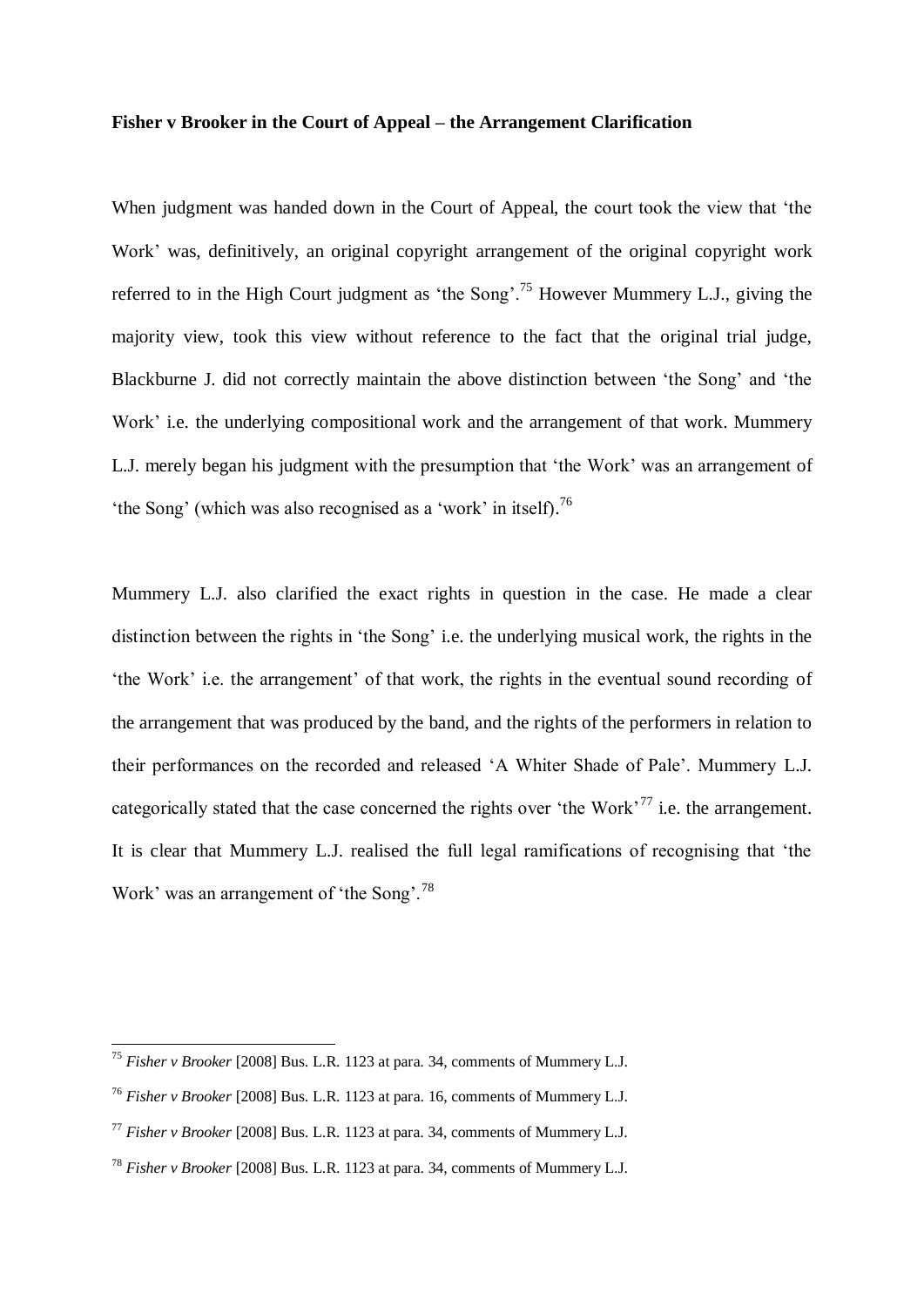Crucially, in order for the arrangement to not amount to an infringement of the copyright in "the Song", "the Work" would need to have been correctly licensed by the copyright holders. In other words, once the Court of Appeal had correctly recognised that "the Work" was an arrangement, it became necessary and unavoidable for the court to deal adequately with the crucial licensing issues that sprung from this recognition. Interestingly, Mummery L.J. dealt with the complicated licensing difficulties that arose from the finding that 'the work' was an arrangement by conveniently finding numerous implied licences which at various times involved the implied consent of Brooker, Fisher and Essex Music, and which covered the making of the arrangement and its subsequent exploitation. While the finding of these implied licences is arguably not a fait accompli, it is nonetheless arguable that the approach of Mummery L.J. is preferable to that of Blackburne J. on this issue, since Blackburne J. largely avoided the importance of the issue of licensing of arrangements.<sup>79</sup>

It is hard not to conclude that there was a teleogical element to Mummery L.J."s reasoning in finding the implied licences. For example, Mummery L.J. was clear that in his opinion a finding which resulted in "split" licensing rights was not in the interests of any of the parties involved, and he went on to emphasise that in finding that the implied licences existed, he was doing what was logical and necessary in light of the facts.<sup>80</sup> For instance, a fundamental question in the case concerned whether there existed an implied licence between the owners of copyright in "the Song" and the makers of the arrangement known as "the Work" which allowed for the making of and exploitation of the arrangement. In light of the facts of the case, the court accepted that there was an implied licence from Essex Music that authorised

-

<sup>79</sup> *Fisher v Brooker* [2008] Bus. L.R. 1123 at para. 101, comments of Mummery L.J.

<sup>80</sup> *Fisher v Brooker* [2008] Bus. L.R. 1123 at para. 102, comments of Mummery L.J.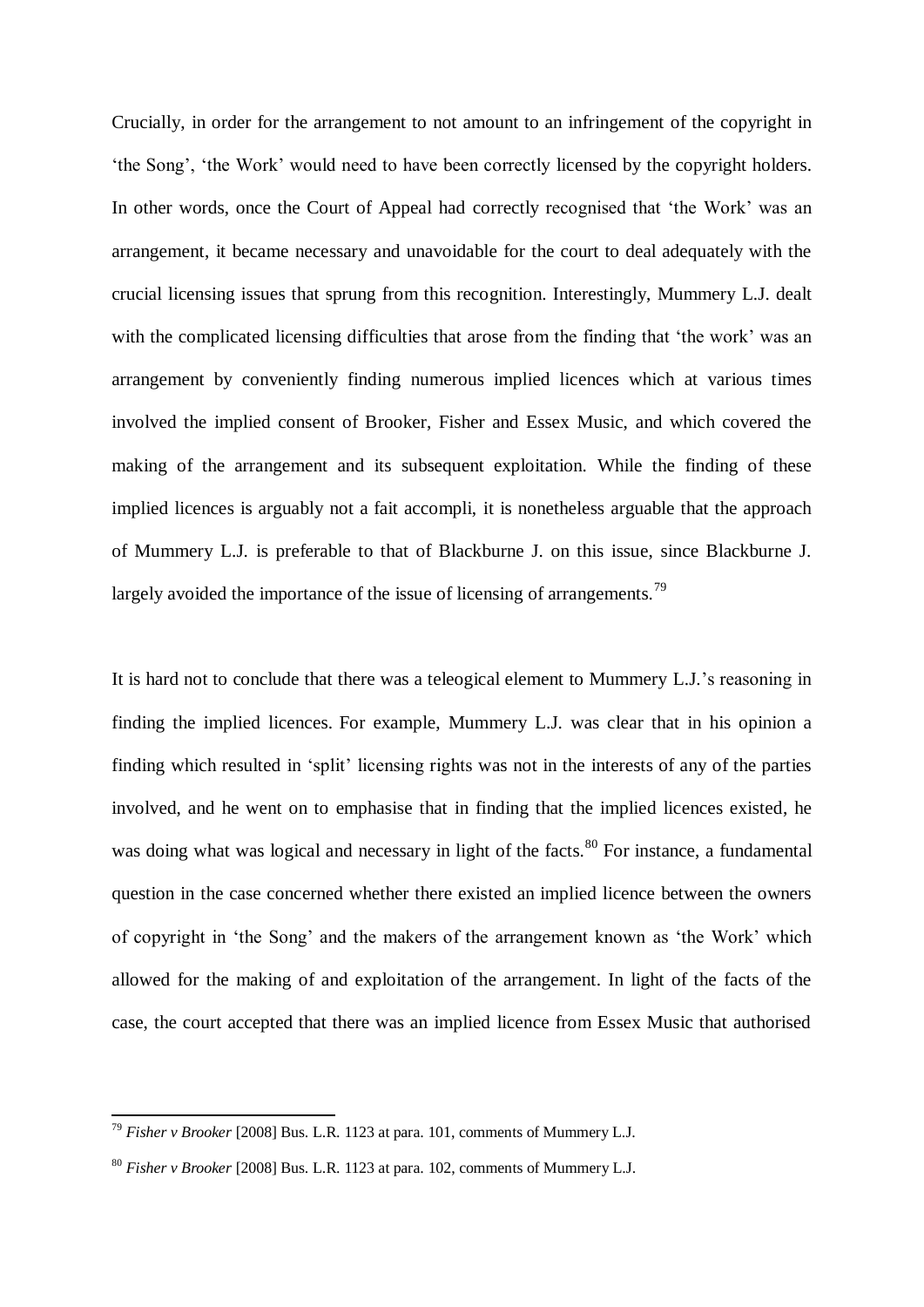the creation of 'the Work'.<sup>81</sup> It appears that Mummery L.J. relied on the 'necessity' of the existence of the implied licence in order to find that the licence did in fact exist.<sup>82</sup> However, it was also of crucial importance to the case to establish what exactly the effective terms of the licence were. On this point, the court found that in impliedly granting licence to make the arrangement, Essex Music were not attaching a condition that prevented Matthew Fisher from obtaining an interest in the jointly authored arrangement.<sup>83</sup> However, Mummery L.J. also held that although Fisher was entitled to be recognised as author of the arrangement i.e. "the Work", he was not entitled to claim royalties as it was found that he had given an implied irrevocable licence to the defendants to exploit "the Work". This issue was appealed to the House of Lords, which ruled on point in 2009, as outlined below.

### **The House of Lords – The Final Word on the Royalty Question**

The House of Lords in 2009<sup>84</sup> reversed the decision of the Court of Appeal in relation to the royalty question, concluding that Matthew Fisher was entitled to royalties. However, on this point it has been noted that the House of Lords decision may have an effect on the type of royalties that Matthew Fisher can claim:

"While judgment was given in favour of Fisher, the Law Lords' suggestion that the recording contract granted a royalty-free licence to Essex to exploit the song in the medium of the original recording takes some of the sheen off Fisher's victory. He will still be entitled to

1

<sup>81</sup> *Fisher v Brooker* [2008] Bus. L.R. 1123 at para. 94-97.

<sup>82</sup> *Fisher v Brooker* [2008] Bus. L.R. 1123 at para. 103, comments of Mummery L.J.

<sup>83</sup> *Fisher v Brooker* [2008] Bus. L.R. 1123 at para. 100, comments of Mummery L.J.

<sup>84</sup> *Fisher v Brooker* [2009] UKHL 41; [2009] 1 W.L.R. 1764.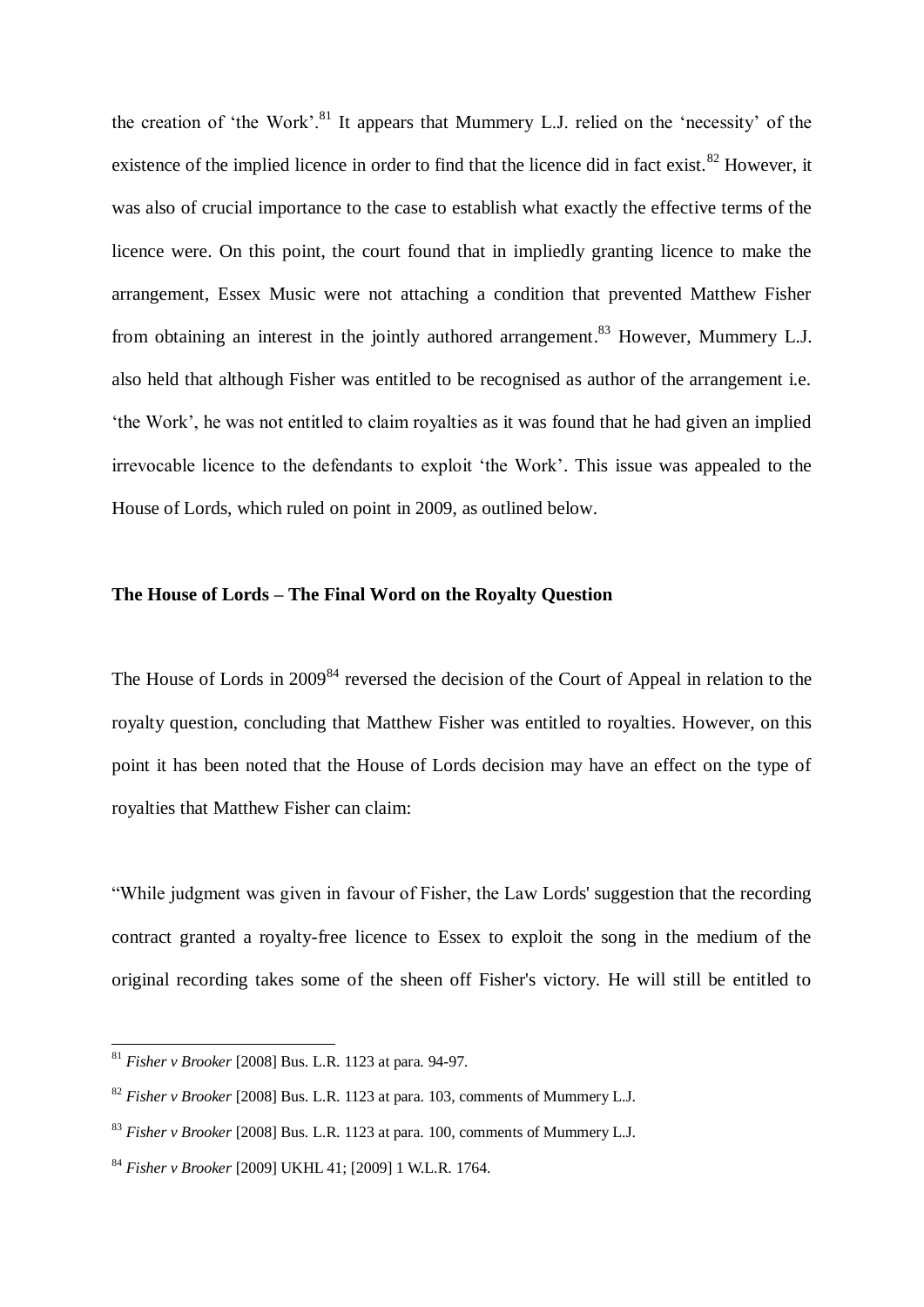royalty income from cover recordings and live performances, but, if the court is right, royalties from the song as it appears on the iconic first recording will be beyond his reach."<sup>85</sup>

Nonetheless, Baker and Lawson concluded that the case may have the effect of encouraging 'a stream of vexatious lawsuits' taken by former pop band members and session musicians in the near future. <sup>86</sup> With respect to the licensing of music within the industry, the *Fisher* saga is revealing in that with every judgment, from the High Cout to the House of Lords, a slightly different licensing arrangement was considered. From the High Court case it appeared that the court only recognised one copyright, "the Work", of which Matthew Fisher was a joint author. The High Court also acknowledged that he was potentially entitled to licensing royalties governing the work. The Court of Appeal however stated that Matthew Fisher was a joint author of the 'arrangement', not the underlying composition, and furthermore the court held that he was not entitled to royalties for use of the arrangement because he had impliedly given a licence in this regard to the other relevant parties, Gary Brooker and Essex Music. Moreover, in the House of Lords, the court decided that Matthew Fisher was entitled to receive royalties for some of the rights concerning the "arrangement", but that he had granted a royalty-free licence to the other parties governing the rights to the arrangment on the original released sound recording. The fact that three varying interpretations were given to the licensing arrangements in the above judgments illustrates the complexity of the issue of licensing in this context.

1

<sup>&</sup>lt;sup>85</sup> J. Baker and E. Lawson, 'Case Comment - Fisher v Brooker: "Whiter Shade of Pale" organist Matthew Fisher wins case in the House of Lords – but with a sting in the tail,' *Entertainment Law Review* 20(8) (2009), 296, 297-298.

<sup>86</sup> J. Baker and E. Lawson, "Case Comment - Fisher v Brooker: "Whiter Shade of Pale" organist Matthew Fisher wins case in the House of Lords – but with a sting in the tail,' *Entertainment Law Review* 20(8) (2009), 296, 297-298.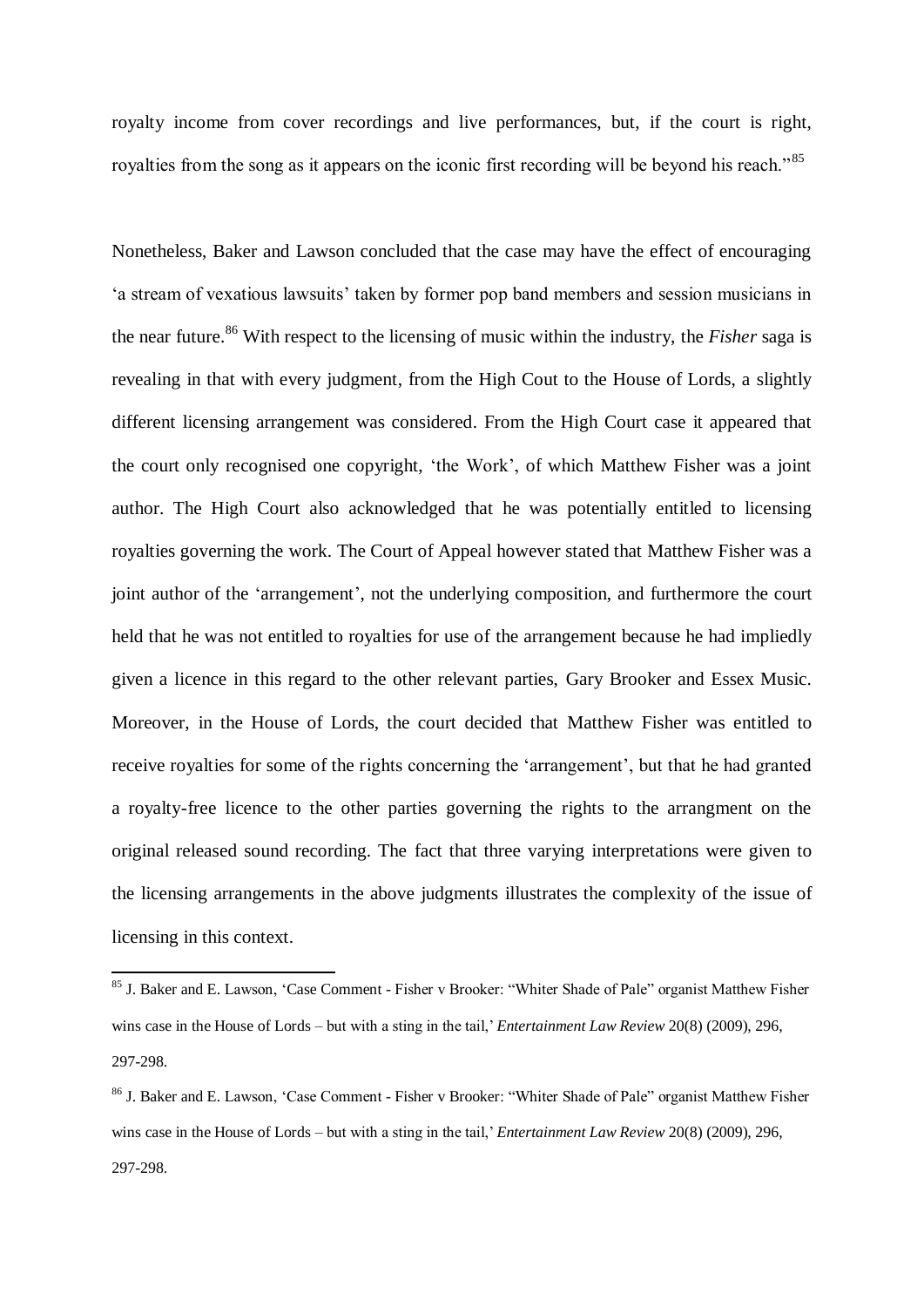### **Reconsidering the Role of Performers in the Music Industry – Should they be seen as 'Authors' of Arrangements?**

It is quite possible that in the near future other "unsung" performers, session musicians and other musical contributors will make copyright claims regarding other famous hit songs of the past – songs that from a copyright perspective may actually be most accurately described as jointly authored "arrangements" distinct from the underlying musical works. Nonetheless, considering the fact that 'performers' rights' has largely developed to compensate performers for the fact that they generally do not benefit from 'authors' rights', is it now possible that some performers could end up with more rights than some composers? If this is the case, then the traditional music industry model has been slightly turned on its head. In fact, some performers i.e. those who can claim joint authorship of arrangements, could potentially begin to move towards the top of the revenue tree, with multiple streams of revenue coming from both performers' rights and copyright. A musician who is concurrently an arranger and performer would potentially be in a stronger position than a mere "performer".

In light of this, the question arises as to whether it ought to be the case that performers are potentially seen as joint authors in return for their creative contributions. In other words, given the increasing scope and value of performers' rights in recent decades, should performers be able to claim a right over jointly authored arrangements as well?

If copyright is envisaged as a way of encouraging and rewarding creativity in the musical context, copyright should surely encourage and reward the creative contributions of musicians in this way. Furthermore, it is these final arrangements that are released to the public, embodied in the original sound recordings, which are often the best and most valuable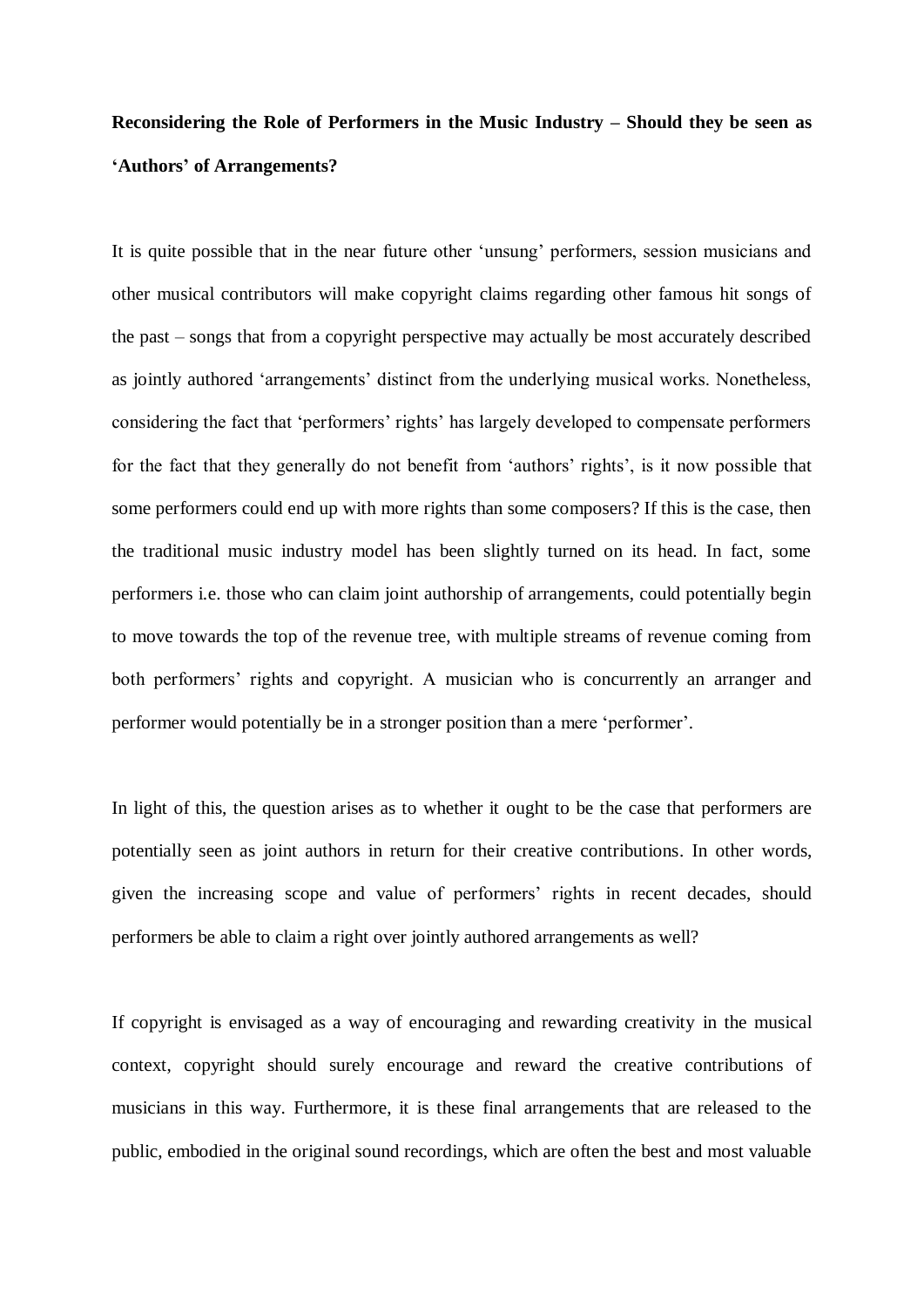versions of the "songs". In fact, a particular musician"s creative contribution may be the most recognisable part of a song, as was arguably the case with respect to the organ part in "A Whiter Shade of Pale', as described in *Fisher*. With this in mind, it seems fair that performers are entitled to be joint authors of the arrangements to which they add sufficient originality.

Nonetheless, even if such a position is legally and morally justifiable, if it is the case that performers are often joint authors of arrangements, this clearly has significant potential consequences for licensing within the music industry. For example, a musician who is a joint author of an arrangement is entitled, as a joint author of the work, to a royalty both in relation to subsequent recorded cover versions of that particular arrangement, via mechanical rights, and with regard to subsequent performances of that particular arrangement, via performing rights. As previously stated, and acknowledged by the courts, this would appear to add several layers of complexity to the licensing system. Due to the fact that the subsequent cover version of the arrangement would be derivative of both the original composition and the particular arrangement, a licence would be required from both the composer of the original work, and the arranger of the arrangement of that work. If there are multiple joint authors of the arrangement, because a number of group members have added creative contributions, all the joint authors would need to license the work. For the licensee this would not necessarily result in a more complex procedure, since a blanket licence fee is typically available for both mechanical rights and performing rights. However, the complexities would become apparent when the rights are distributed by the collecting societies among both the copyright owner of the original composition, and the original arrangement. It has traditionally been the case that the composer has received the lion"s share of this royalty revenue. However, if there are additional rights licensed over an original arrangement, the copyright owner of the arrangement copyright would also be due a royalty.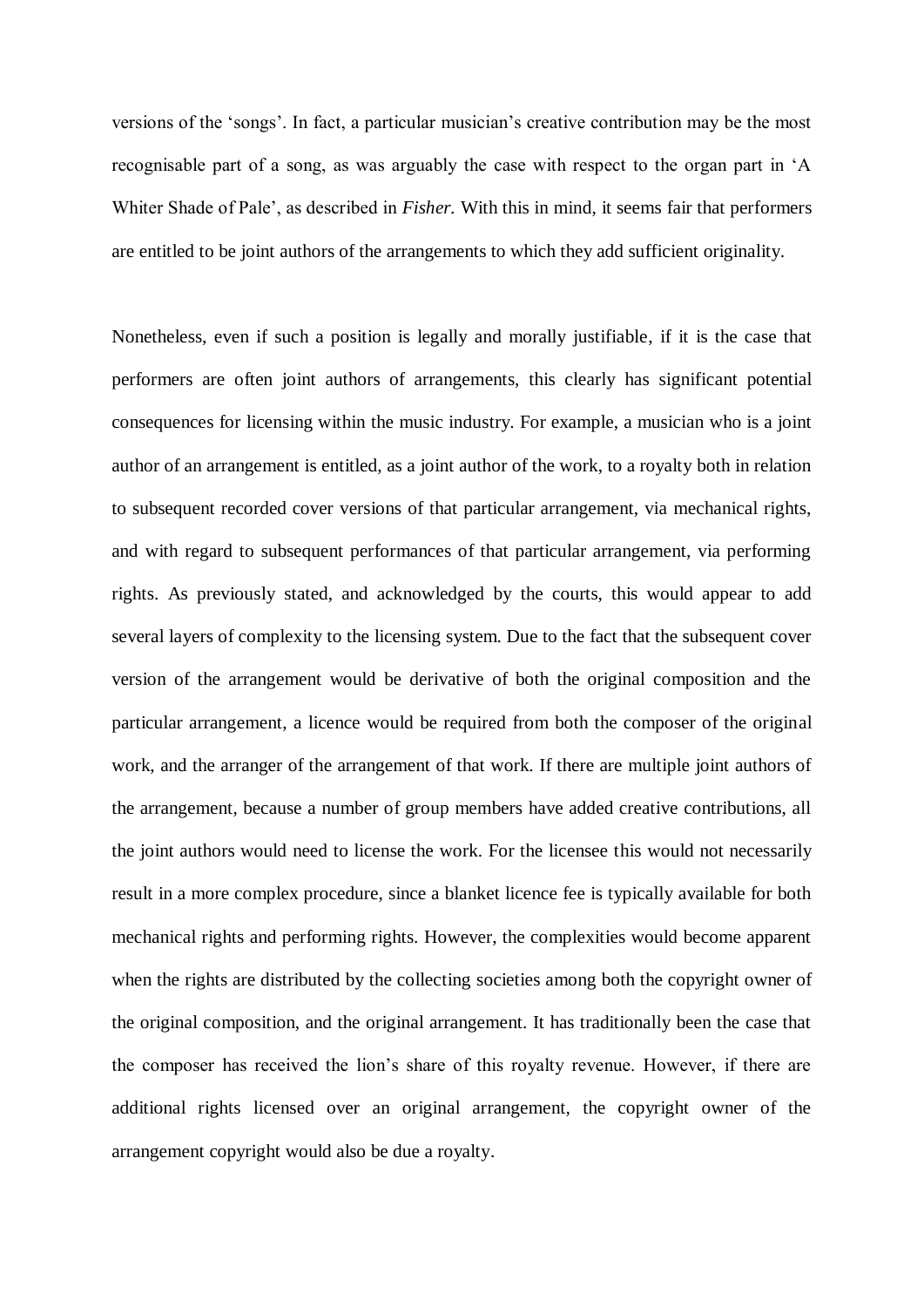Some of these considerations are acknowledged in music industry practices. As previously noted, it is often the case that session musicians sign a musician"s union contract stating that they are to receive a one-off fee rather than a royalty right resulting from their performances and contributions. <sup>87</sup> Band members may also sign an agreement with the principal songwriters in the band covering such issues.<sup>88</sup> However, in a case where there is no agreement otherwise between the members of a group, it would appear following the *Fisher*  case that the de facto position is that a musician who adds sufficient originality to an existing composition during the performance and recording process will be a joint author of the resulting arrangement. Given the low threshold for originality, this is probably a more common occurrence than has traditionally been recognised in the music industry. It is no wonder that in the judgment of the Court of Appeal in *Fisher* Mummery L.J. warned musicians to put their relationship to each other in writing before commencing recording.<sup>89</sup>

1

<sup>87</sup> Performances (Moral Rights) Regulations*,* 2006; accessible at

[http://www.opsi.gov.uk/si/si2006/20060018.htm.](http://www.opsi.gov.uk/si/si2006/20060018.htm) A number of sample draft contracts are accessible via the internet; [http://theoryofmusic.wordpress.com/2009/02/24/draft-of-a-session-musicians-contract/;](http://theoryofmusic.wordpress.com/2009/02/24/draft-of-a-session-musicians-contract/) [http://www.docstoc.com/docs/14855654/Musician-Work-for-Hire-Agreement;](http://www.docstoc.com/docs/14855654/Musician-Work-for-Hire-Agreement) [http://basschat.co.uk/index.php?s=e99eb19ff0ae8b4ea2c5f44f98e34b02&showtopic=2508&st=20&start=20;](http://basschat.co.uk/index.php?s=e99eb19ff0ae8b4ea2c5f44f98e34b02&showtopic=2508&st=20&start=20)

<http://www.musiccontracts101.com/docs/sample/>

<sup>&</sup>lt;sup>88</sup> See discussion of music industry practices and the kinds of agreements that typically relate to these kinds of circumstances in *Fisher v Brooker* [2007] E.M.L.R. 9 at para. 61-62. Such an agreement was lacking in the case of *Joyce v Morrisey & Ors* [1998] EWCA Civ 1711; [1999] EMLR 233, which involved the defunct band "The Smiths". The principal songwriters, Johnny Marr and Stephen Morrissey were successfully sued by their fellow former band member, Michael Joyce, for a share in the songwriting royalties of the group.

<sup>89</sup> *Fisher v Brooker* [2008] Bus. L.R. 1123 at para. 105, comments of Mummery L.J.